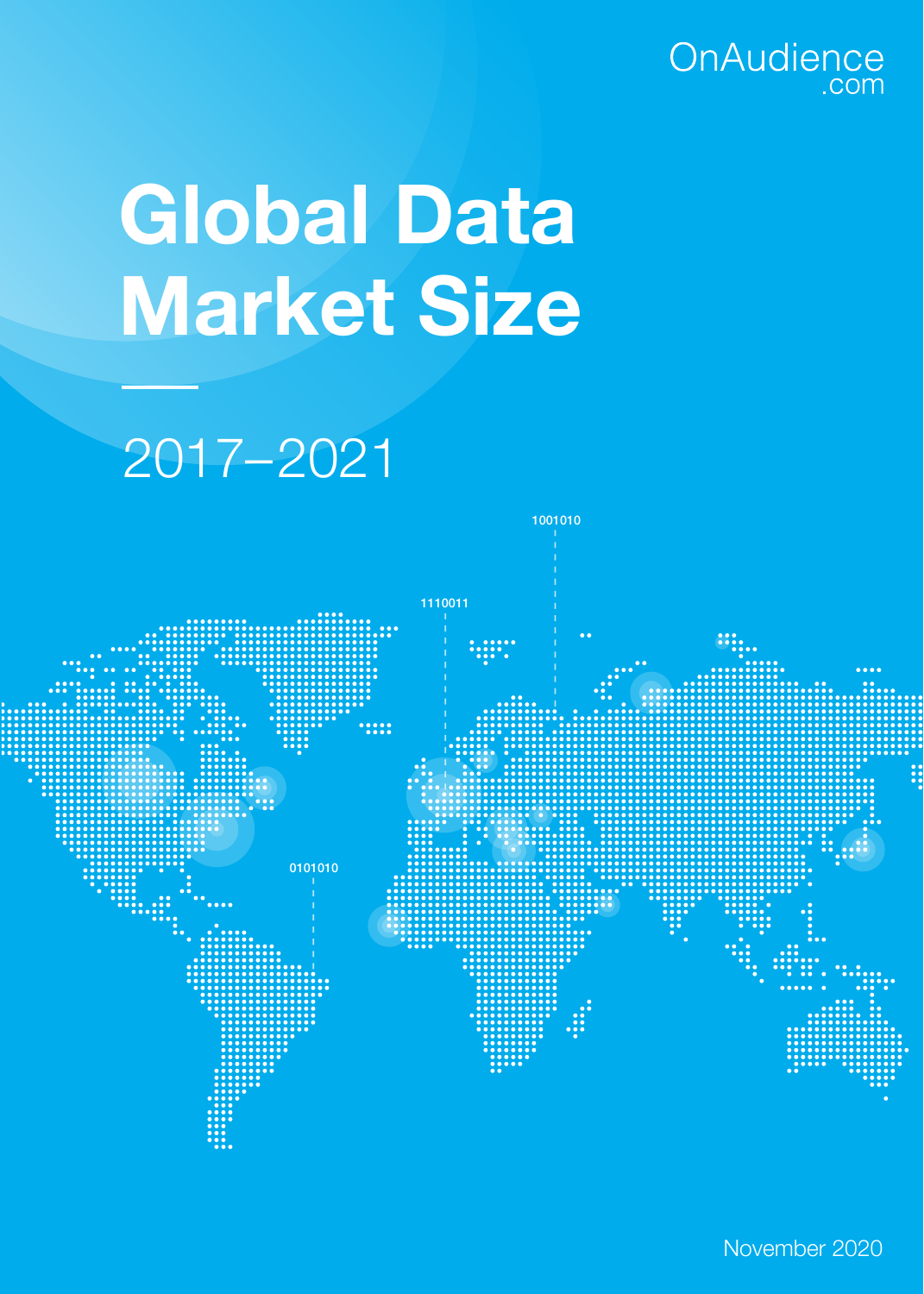## Table of contents

| З | Foreword                                                         | 9  | Global<br>programmatic<br>market size             | 15 | The largest data<br>markets in Europe            |
|---|------------------------------------------------------------------|----|---------------------------------------------------|----|--------------------------------------------------|
| 4 | Introduction                                                     | 10 | <b>Key insights</b>                               | 16 | The largest<br>programmatic<br>markets in Europe |
| 5 | Digital ad market<br>in the year of<br>pandemic                  | 11 | The world's<br>largest data<br>markets            |    | Global data spend<br>2017-2021                   |
| 6 | Data privacy<br>regulations and<br>digital advertising<br>market | 12 | The world's<br>largest<br>programmatic<br>markets | 19 | Global<br>programmatic ad<br>spend 2017-2021     |
|   | Expert's<br>comment<br>- LiveRamp                                | 13 | Expert's<br>comment<br>- PubMatic                 | 21 | <b>Global display</b><br>ad spend<br>2017-2021   |
| 8 | Global data<br>market size                                       | 14 | European data<br>market size                      | 23 | Methodology<br>and sources                       |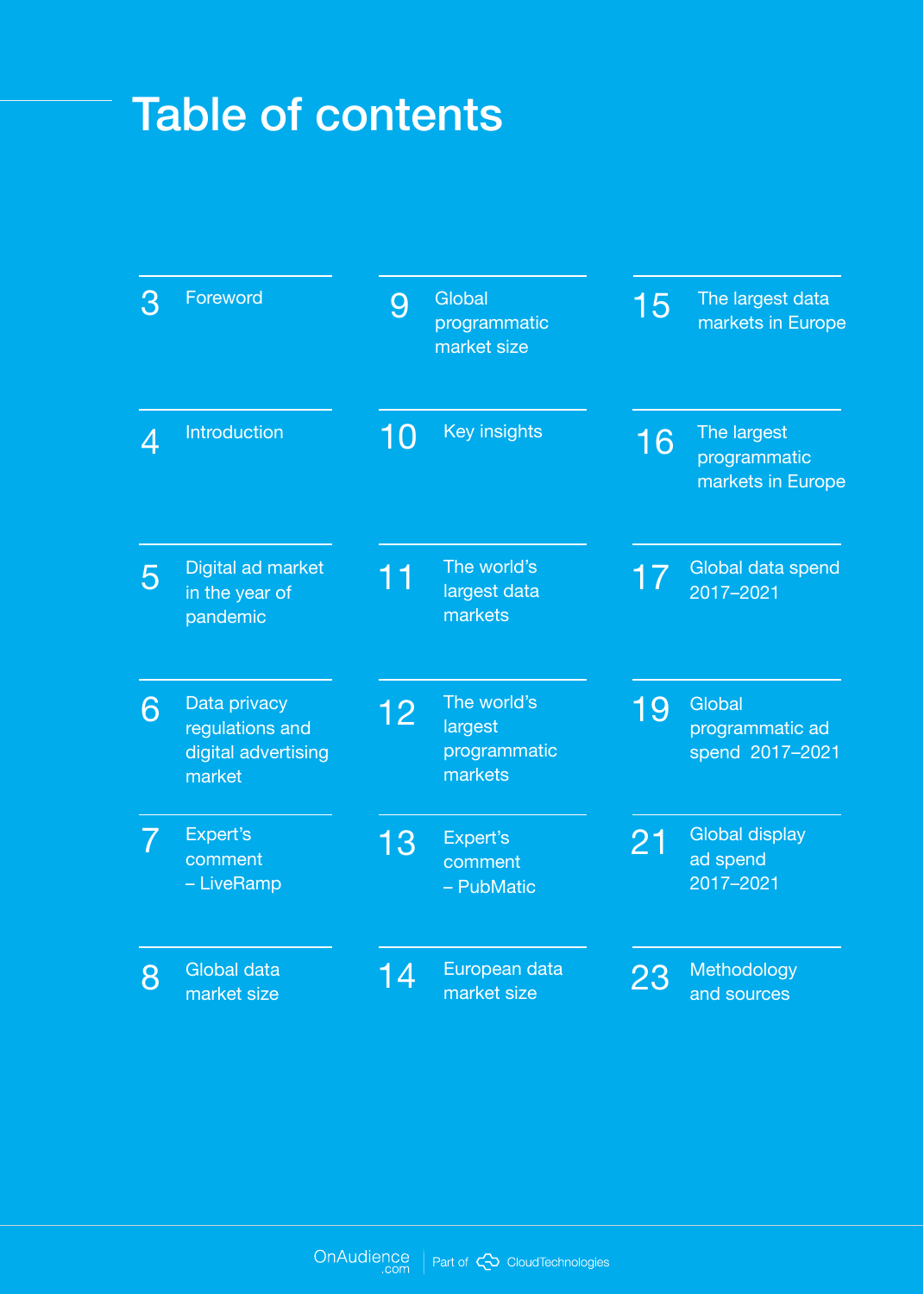## Foreword



**Piotr Prajsnar CEO** CO CloudTechnologies



**Maciej Sawa CEO** OnAudience

It is our third report about global data and programmatic market size, and this edition was one of the hardest to prepare due to the coronavirus pandemic. Market forecasts for ad spend have changed several times since the lockdown. However, one trend is stable in the pandemic year – users from all around the world moved many of their daily activities to the Internet. Marketers see this trend and move their budgets from traditional to online media.

This is one of the main reasons why both programmatic and digital markets are growing on almost all 27 markets worldwide analyzed by us. The US is the world's largest data market and is still far ahead of other markets. In 2020 the US data market will reach almost \$25 B.

I am excited to present to you the results of our analysis. Check how the digital ad industry is growing and how the demand for high-quality data is increasing across the world.

Marketers will spend over \$41 B on data this year (almost 20% YoY). Global programmatic market will grow at a double-digit rate to reach over \$129 B. We also need to emphasize that this is a year of the coronavirus pandemic, in which budgets were cut or paused. What will the next year bring for the digital advertising industry? It is really hard to forecast, but the trend of moving to digital is strong and it lets digital marketers to be rather optimistic about the future of the online ad industry.

I am proud to present to you the third edition of our "Global Data Market Size" report. This time we present estimates and forecasts for data, display, and programmatic markets globally and for specific countries. All the calculations were prepared for a five-year period: 2017–2021. That perspective can clearly show that the digital ad business will be growing all over the world at least at a double-digit growth rate. The trend of investing in data about consumers is stable and we can be sure that the digital ad industry will adapt to any changes that are going to happen in the following years.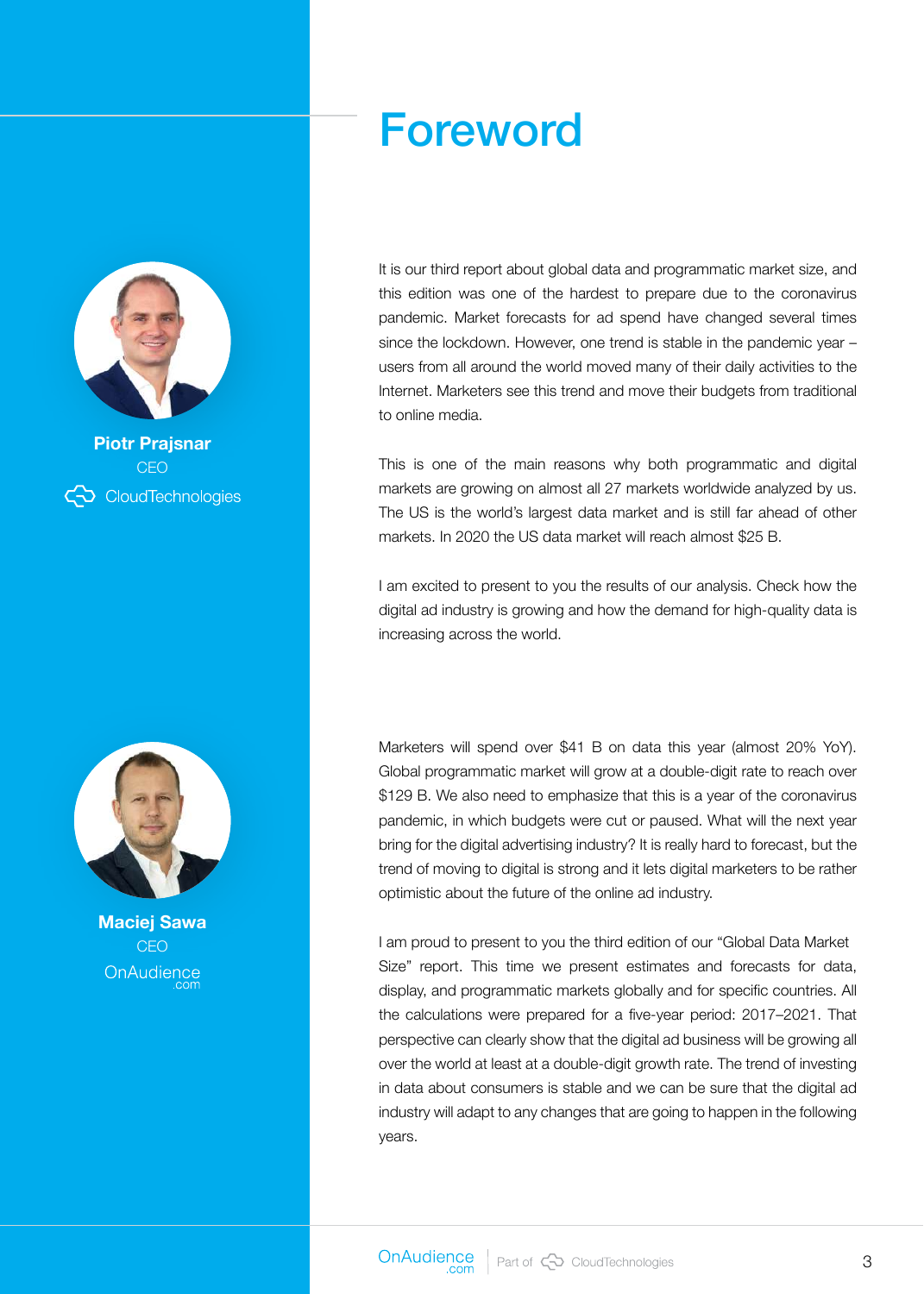### What is the value of the global data market?

### What includes this report?

## Introduction

The report shows a fast growing tendency of the data market that concerns the analyzed five years. In 2020, the value of the global data market will exceed \$41 B. This year the growth rate will slow down, because of the coronavirus pandemic and it will reach almost 20% YoY. We're expecting a rebound next year when the global data market will grow by over 26%.

The rapid growth of display, programmatic, and data markets is strongly connected with digitization, with everyday life activities being moved to virtual environments. The value of the digital display advertising market will reach over \$177 B this year. The programmatic market is expected to exceed \$129 B and it needs high-quality data to reach the right target groups. This year, nearly 70% of all digital media will be traded programmatically, according to Zenith<sup>1</sup>.

This report includes estimates and a growth rate for worldwide data, display, and programmatic spending in 27 markets that generates about 90% of the global programmatic spend. The study contains projections for the global data market and for specific countries.

"Global Data Market Size" report is run by OnAudience.com, a part of the Cloud Technologies Group, and it includes estimates for a five-year period: 2017–2021.

<sup>1</sup> Programmatic adspend to exceed US\$100bn for the first time in 2019, Zenithmedia.com, 2019.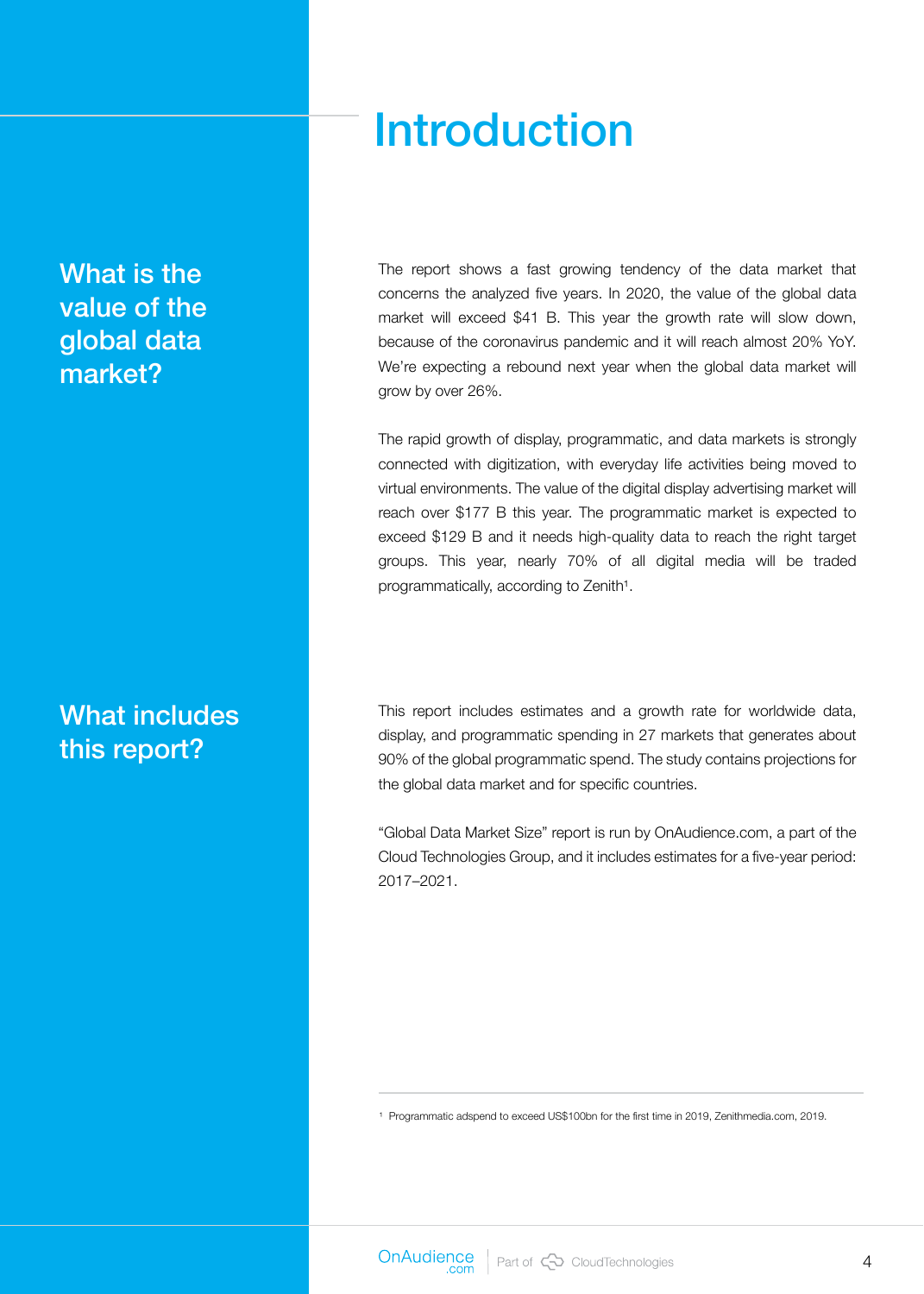Impact of the coronavirus pandemic on the digital ad market

## Digital advertising market in the year of the COVID-19 pandemic

The coronavirus pandemic drastically changed forecasts for advertising markets across the globe. Marketing budgets were paused or cancelled because of the pandemic and overall lockdowns. Customers moved their activities to the digital world. Traditional media such as TV, radio, and pressnoticed a significant drop in the selling of ad space.

The COVID-19 pandemic caused turbulence in the forecasting of data and digital markets. eMarketer estimated that global ad spend will decline by 4.9% this year, while the pre-pandemic forecast was 7.0% growth². Zenith estimates that the advertising market will shrink 9.1% this year<sup>3</sup>. If we take a look at the world's largest data and programmatic market – the US we can see that forecasts made in October are more optimistic than the ones made earlier this year. eMarketer's study shows that digital display spend will grow by almost 10% this year (summer prediction: 6.2% growth), and overall digital ad spend will grow by 7.5%<sup>4</sup>.

In all these predictions we can see a strong trend that is  $-$  advertisers are moving to digital very quickly. The IAB study shows that while traditional media will notice a big drop, the digital advertising market will grow by 6%<sup>5</sup>. eMarketer estimates that the digital advertising market will slightly increase – by 2.4%. Presently Zenith forecasts that digital advertising will account for 51.0% of global ad spend in 2020, up from the 49.5% it forecasts in December.

Our report allows marketers to look deeper into digital advertising environments. We analyze parts of the digital ad market – display, programmatic, and data market. Those parts are growing fast on most of the analyzed markets - at a double digit rate. Precise forecasting is extremely hard nowadays, but the trend of expanding digital advertising markets is clear and we can see it on almost every market from 27 countries analyzed in this report.

² Global Digital Ad Spending Update Q2 2020, eMarketer, 2020.

³ Coronavirus crisis accelerates shift to digital advertising, Zenithmedia.com, 2020.

⁴ EMarketer Revises Its Digital Ad Spend Forecast Upward, AdExchanger.com, 2020.

⁵ 2020/21 COVID Impact on Advertising, IAB.com, 2020.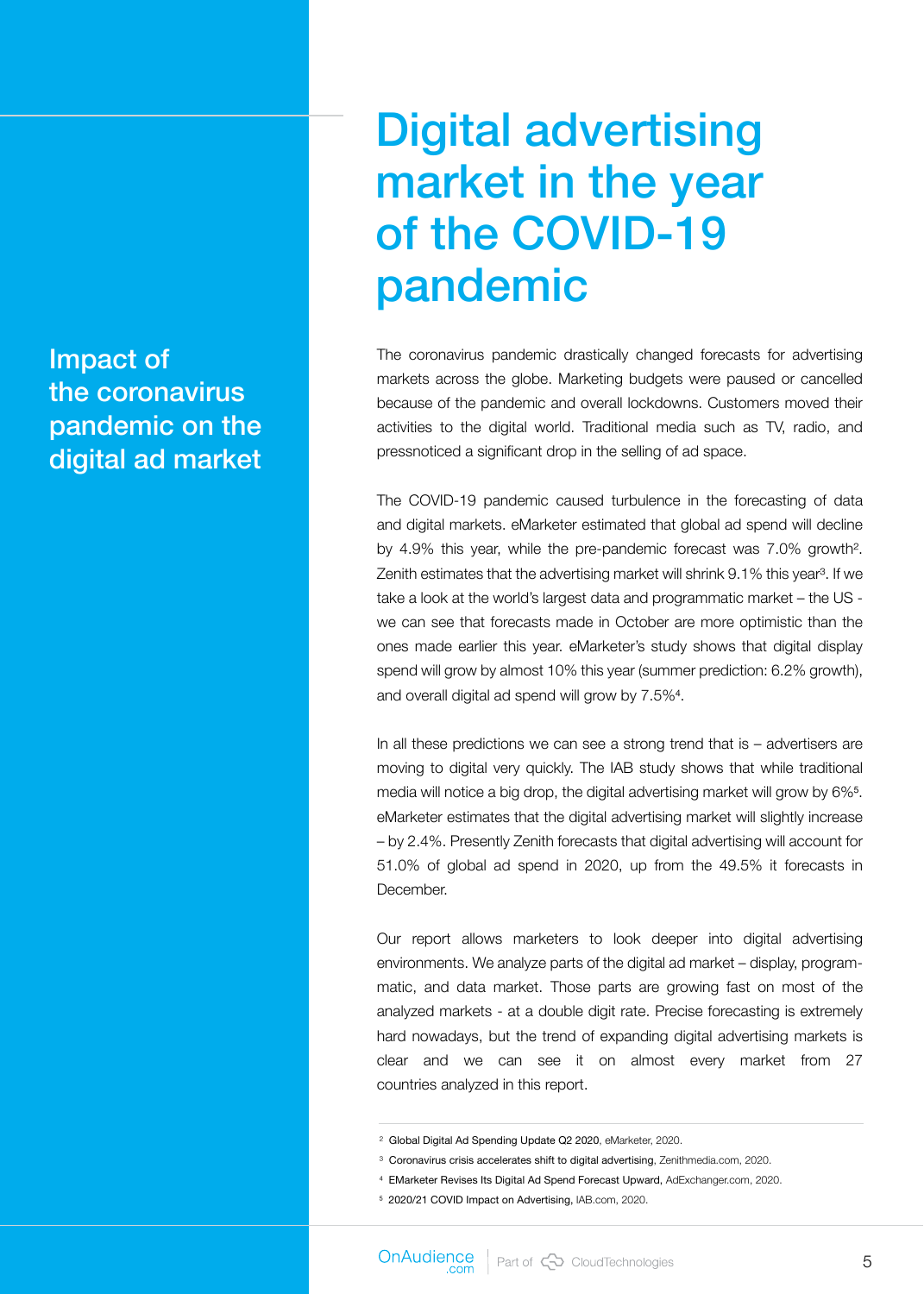### Data privacy and cookieless targeting solutions

## Data privacy regulations and digital advertising market

Data privacy is one of the most important topics in digital advertising. Two years after the introduction of GDPR, the discussion about those regulations is still alive. In 2020, similar regulations called CCPA took effect in the United States. Both marketers and consumers agree that privacy and transparency is crucial for processing data.

Together with the privacy acts, the largest tech companies work on solutions aimed to guarantee users' privacy. Apple announced changes in marketing consent on iOS, and Google is going to block third-party cookies in Chrome. Simultaneously, Google is working on an alternative solution that will replace cookies. There are also other solutions on the digital market that help to target users without using cookies. It's important to mention the Unified ID 2.0 initiative, the popularity of which is growing fast. It is a solution that can act as a replacement for third party cookies and companies such as The Trade Desk, LiveRamp and Criteo cooperate to implement this identification technology to help marketers target online users<sup>6</sup>.

What is the impact of those privacy and tech issues on the digital ad market? If we look at the reports and forecasts, we can say that marketers are rather optimistic about development of the digital advertising market. Zenith estimates that spend for digital ads will account for 51% of global ad spend this year and it will increase to nearly 55% in 2022<sup>7</sup>. eMarketer's study shows that in the programmatic advertising model, based on audience data, marketers will spend over 86% of all digital ad dollars<sup>8</sup>.

Dynamic development in digital is also clearly visible in this report. Digital is an increasing part of the global advertising market and in the following years, it will be the largest part of the whole ad industry.

⁶ Criteo To Collabo On Unified ID 2.0, AdExchanger.com, 2020.

⁷ Coronavirus crisis accelerates shift to digital advertising, Zenithmedia.com, 2020.

⁸ US Programmatic Digital Display Ad Spending, eMarketer, 2019.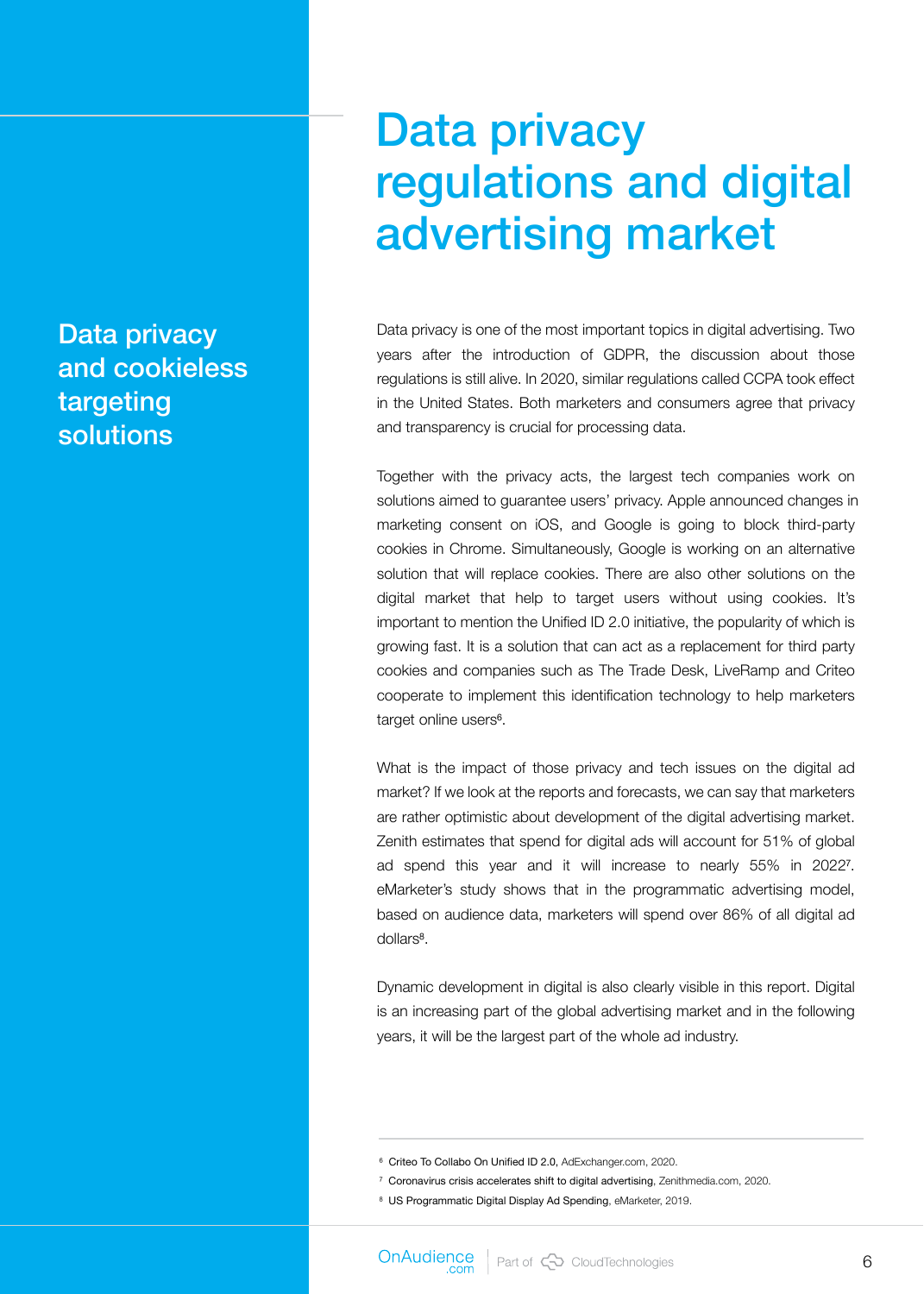## Moving to an ecosystem built on trust and transparency

Fifty-six percent of consumers want more control over how their personal data is used, according to GroupM's Consumer Trust In Digital Marketing report, published in March 2020.

Regulations put consumer consent front and centre. Apple's decision to make its mobile ad identifier and location tracker opt-in will dramatically increase user control, while the deprecation of third-party cookies will curtail the current practice of cross-domain user tracking that doesn't prioritise the individual.

These are the forcing functions the industry needs to finally fix its trust problem, pushing publishers and brands, instead, to enter into meaningful first-party relationships based on trust.

To gain these relationships, to drive user authentication, both publishers and brands will need to work hard to offer meaningful value to consumers. Signals like email addresses, provided in return for access to content or newsletters, can be translated for building a better-quality picture than the signals previously inferred from methods like cookies. The reward will be stronger revenue models for publishers and better targeting measurement capabilities for advertisers.



**Zara Erismann** MD Publisher EU

**ALiveRamp**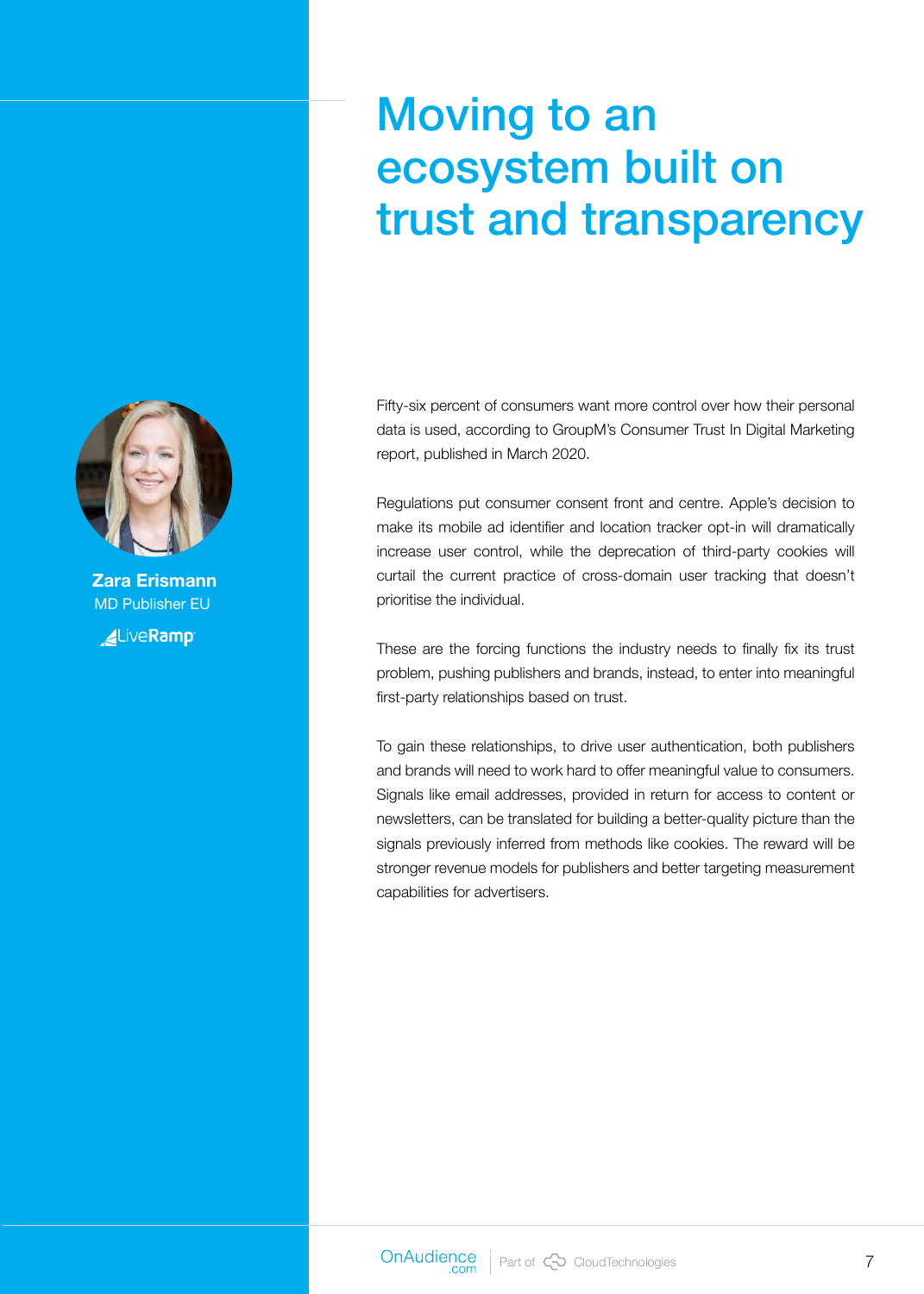## Global Data Market 2017–2021



#### **Global Data Market Growth** 2017–2021 (billions)

Demand for data is increasing globally. Marketers need high-quality anonymous information about users to create and deliver personalized messages. Programmatic, which dominates the digital advertising industry, is based on audience data. That is why the global data market grows year by year at a double-digit rate.

In 2017, the value of the global data market reached \$18.9 B. In 2021, it's value will rise more than two times to hit \$52.3 B and the growth rate won't slow down – it will reach 26.2% YoY.

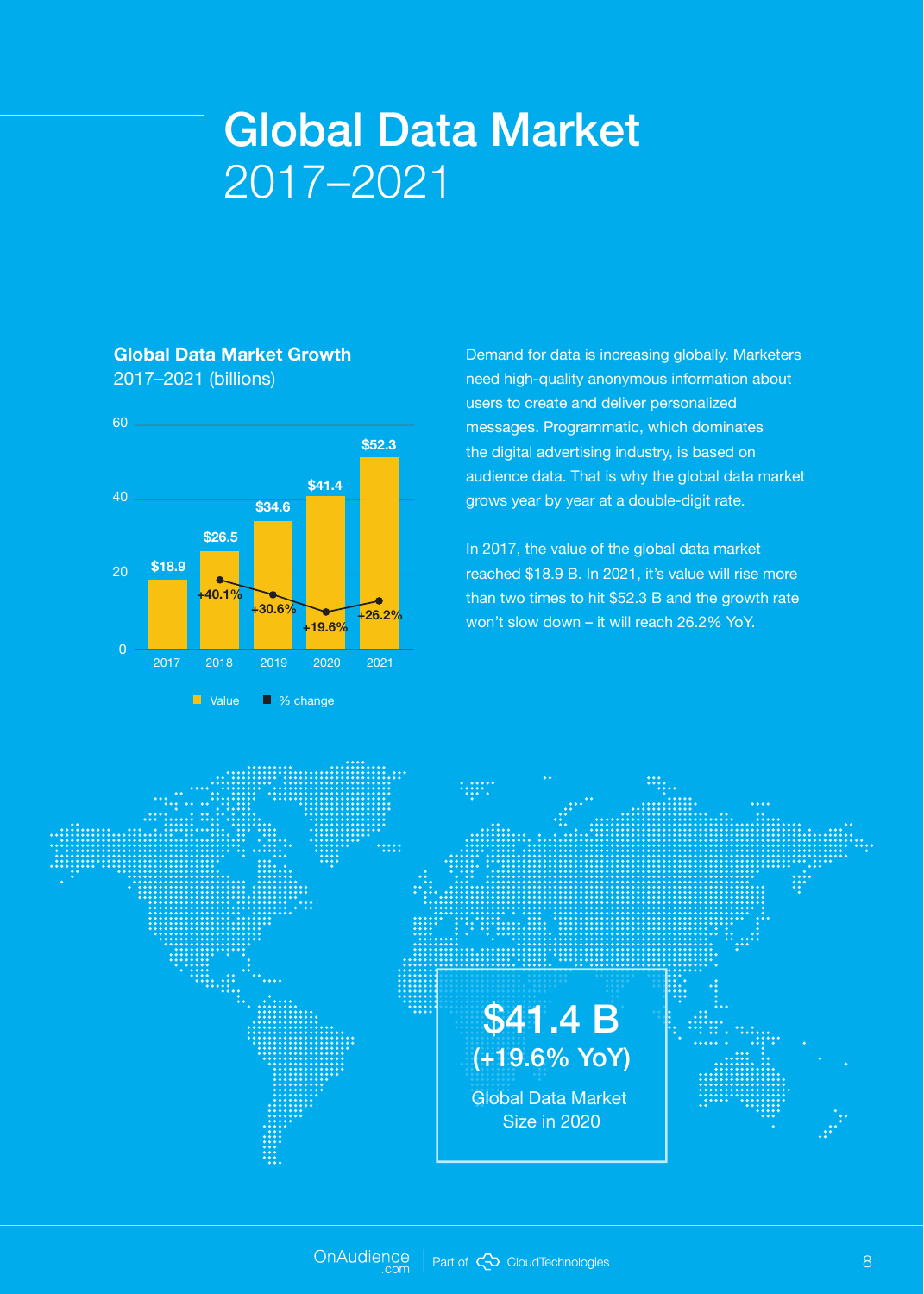## Global Programmatic Market 2017–2021



#### **Global programmatic market growth**  2017–2021 (billions)



Programmatic is the dominating advertising model in the digital ad industry. 72.9% of digital display ad dollars will be transacted programmatically this year. Spendings on programmatic ads are growing quickly all over the world.

During the five-year period, the programmatic market will grow at a double-digit rate every year. In 2020, when the programmatic market will reach \$129.1 B, the dynamic will be slower, mainly because of the coronavirus pandemic. Next year the growth rate will rebound and hit 20.0% YoY.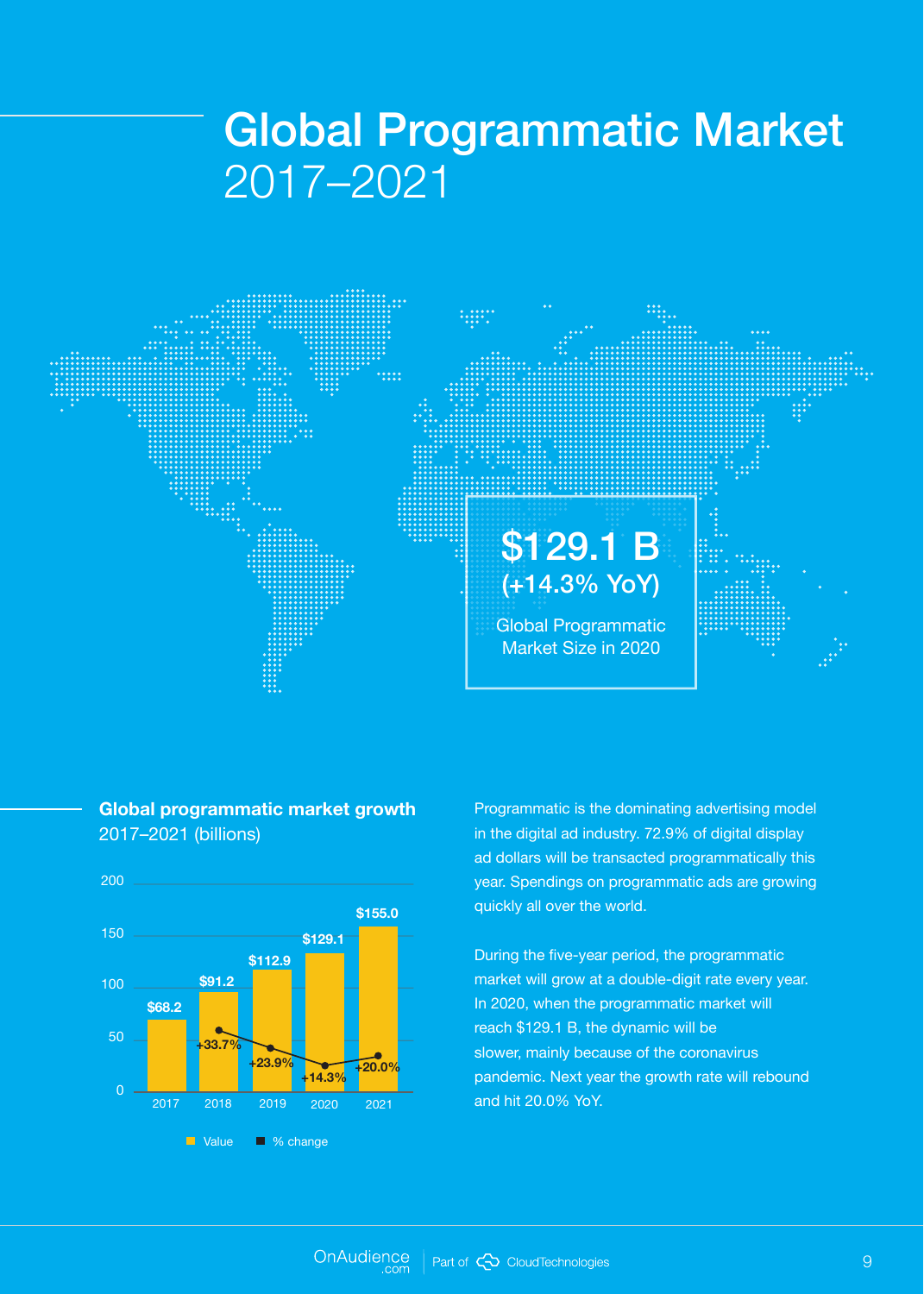## Global Data Market Key insights

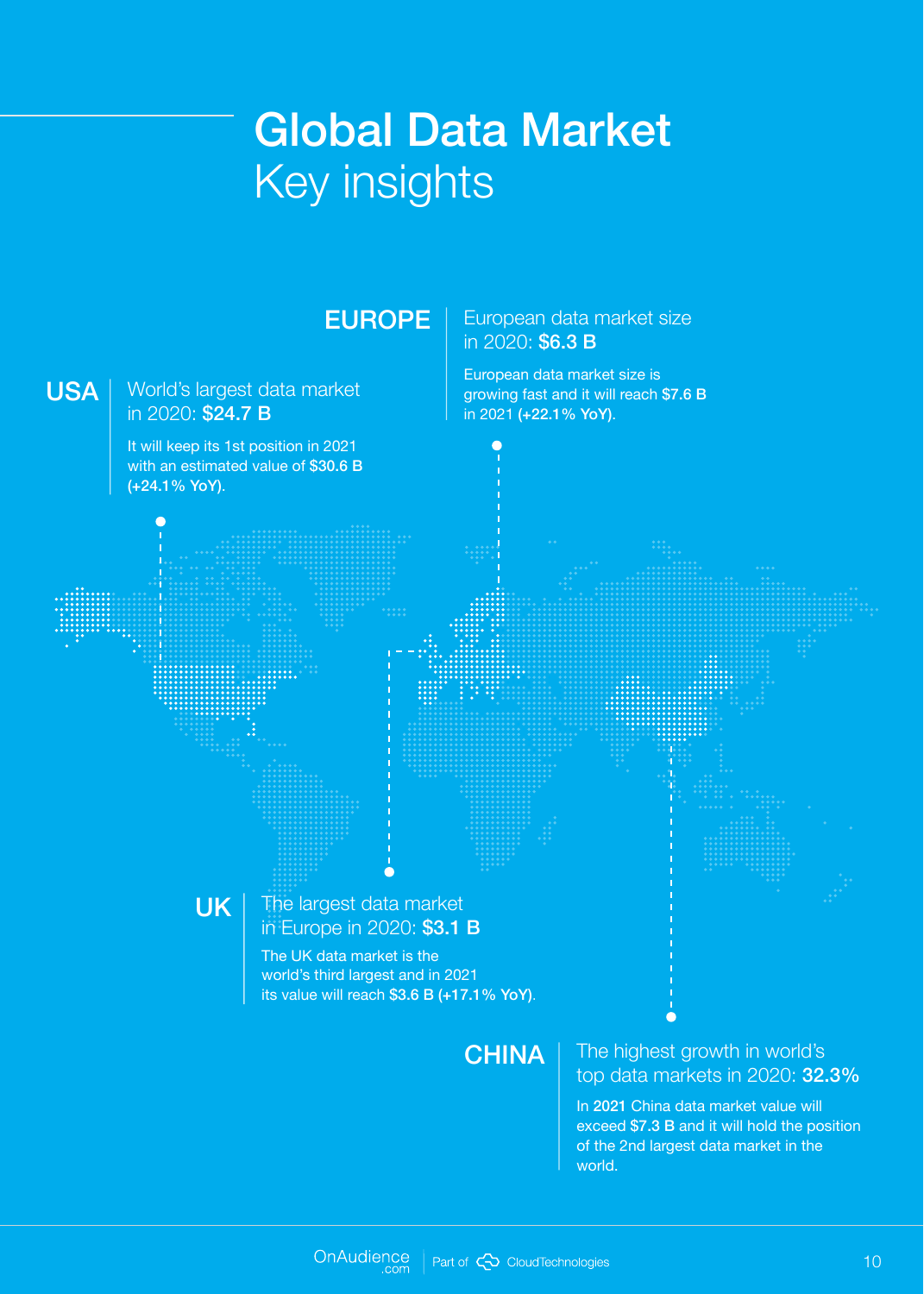## The world's largest data markets 2020



#### **Data market size in Europe**

2017–2021 (billions)



**Data market size in China** 2017–2021 (billions)

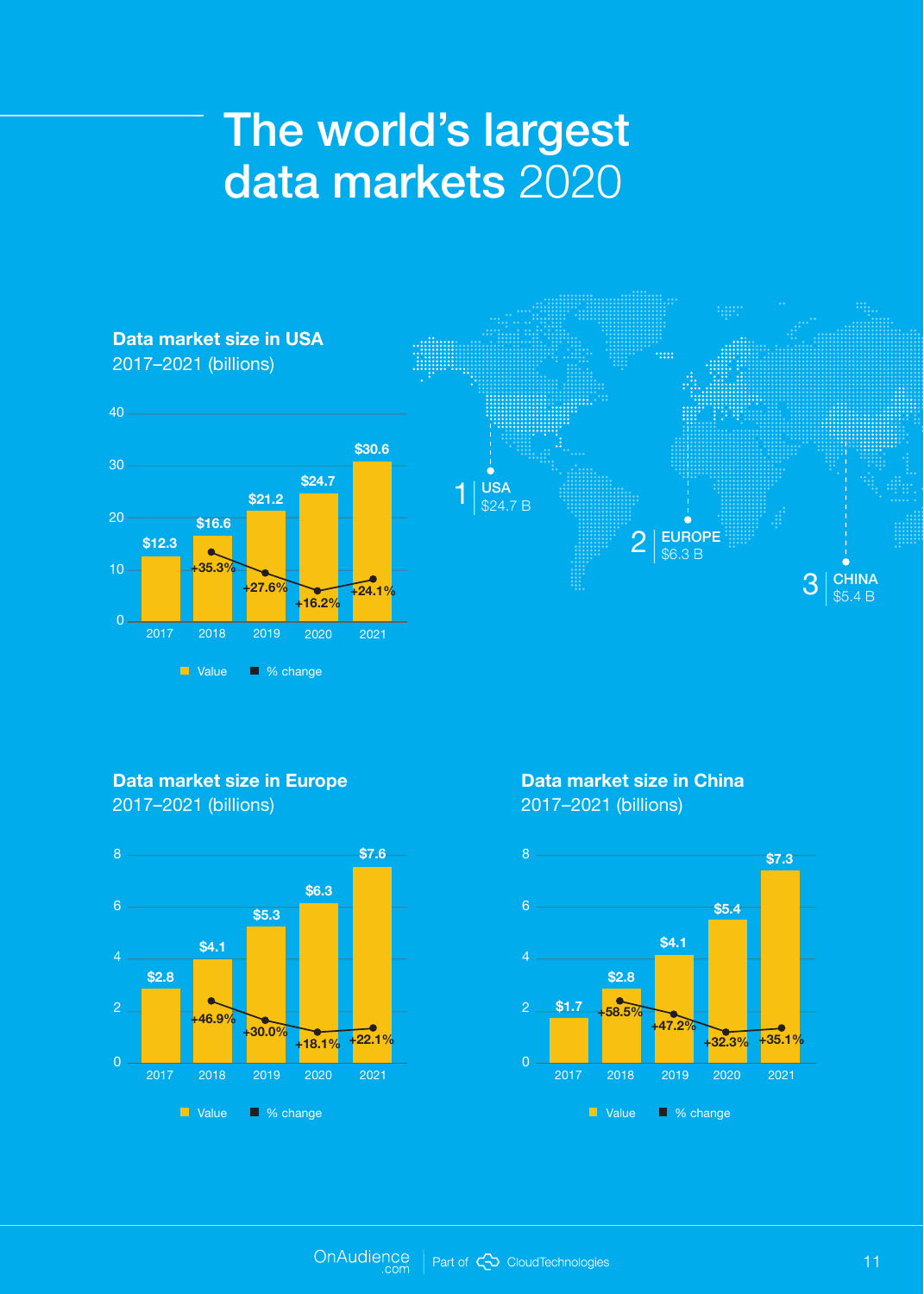## The world's largest programmatic markets 2020



**Values and growth rates of the world's largest programmatic markets**  2017–2021

|               | 2017   | 2018   |               | 2019   |                    | 2020   |               | 2021   |        |
|---------------|--------|--------|---------------|--------|--------------------|--------|---------------|--------|--------|
| Country       | Value  | Value  | <b>Change</b> | Value  | <b>Change</b><br>w | Value  | <b>Change</b> | Value  | Change |
| <b>USA</b>    | \$38.8 | \$50.9 | 31.1%         | \$62.4 | 22.5%              | \$70.0 | 12.3%         | \$83.3 | 19.0%  |
| <b>China</b>  | \$10.7 | \$14.2 | 33.0%         | \$17.2 | 21.0%              | \$19.2 | 11.6%         | \$22.4 | 16.5%  |
| <b>Europe</b> | \$10.7 | \$15.2 | 41.6%         | \$19.7 | 29.7%              | \$23.4 | 19.1%         | \$28.8 | 22.9%  |

Values in billions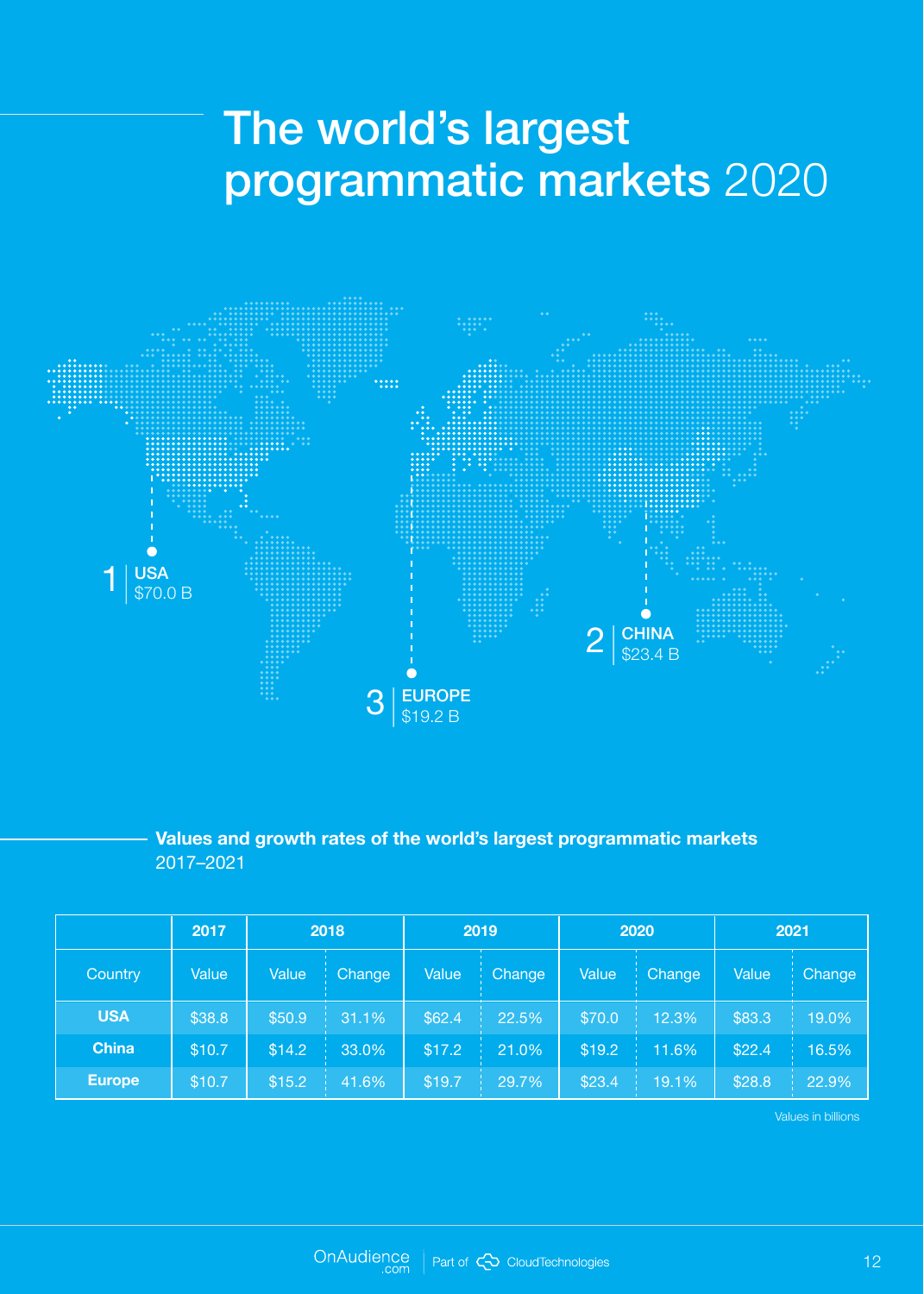## Reaching out to the right audience in compliance with data privacy

As a result of the changes in media consumption habits, data regulation changes, and new technology and platforms, advertisers have more opportunities to reach audiences than ever before.

As we move into the next era of digital advertising, we need to continue to build technologies that enable brands and agencies to compare and contrast different data sets without necessarily having control of the data itself. While publishers must be enabled to remain in control and be the ultimate guardians of their data, It is this publisher-owned, first-party, loyal audience data that provides new revenue sources outside traditional advertising formats both online and offline. Publishers look to evolve their activation and measurement solutions without being reliant on device-based IDs, and it is likely data is a driver of their programmatic investments and strategies.



**Mark Williams** Director, EMEA – PubMatic Audience + Data Solutions

**PubMatic**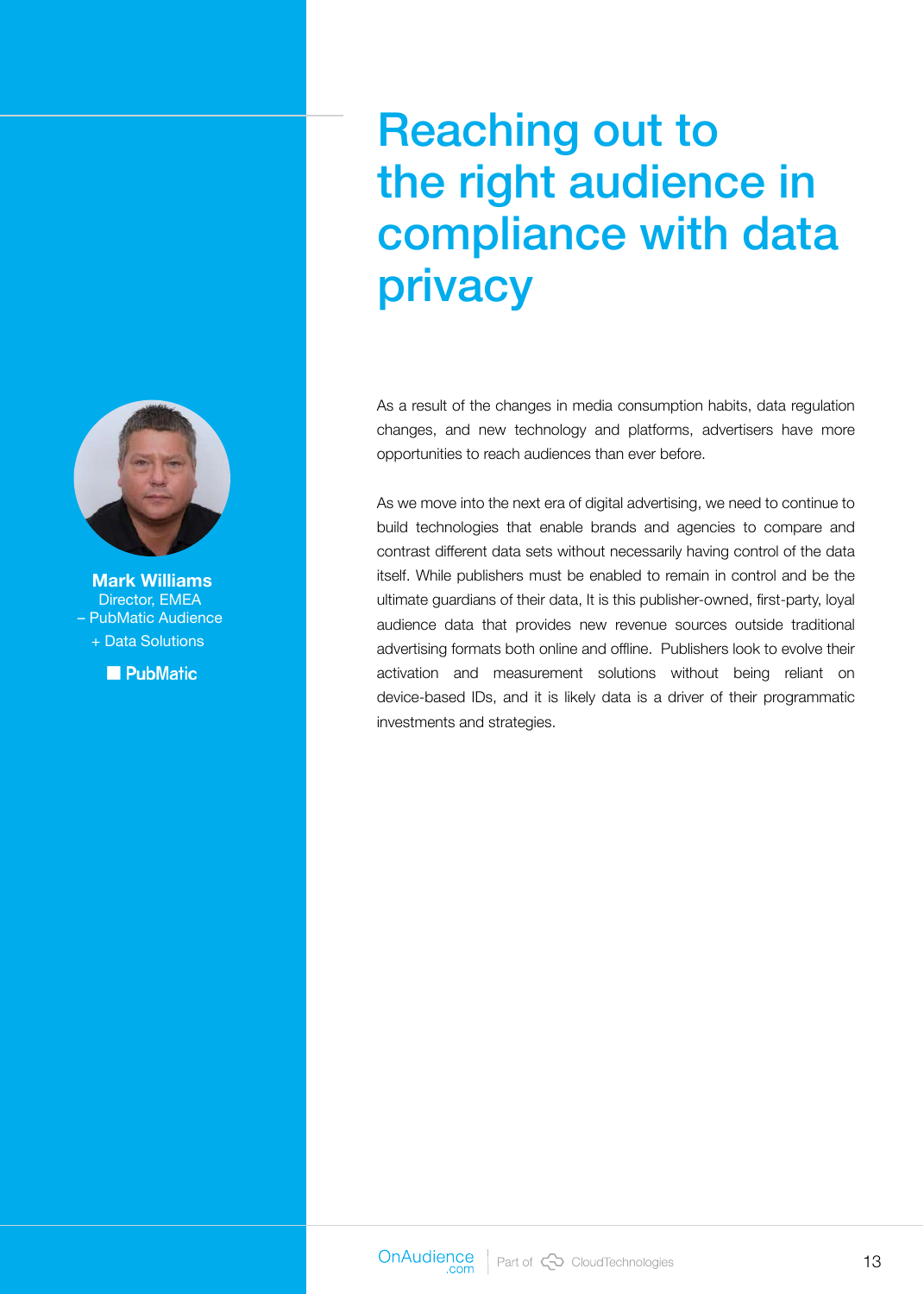## The European data market size

#### **Data market size in Europe** 2017–2021 (billions)



The European data market is the second largest in the world and will reach \$6.3 B this year. The growth rate will slow down, but in 2021 it will rebound to 22.1% YoY and an estimated value of \$7.6 B.

The largest data market in Europe is the UK with an estimated value of \$3.1 B in 2020, which is nearly a half of all data spent in

#### **The largest data markets in Europe** 2020

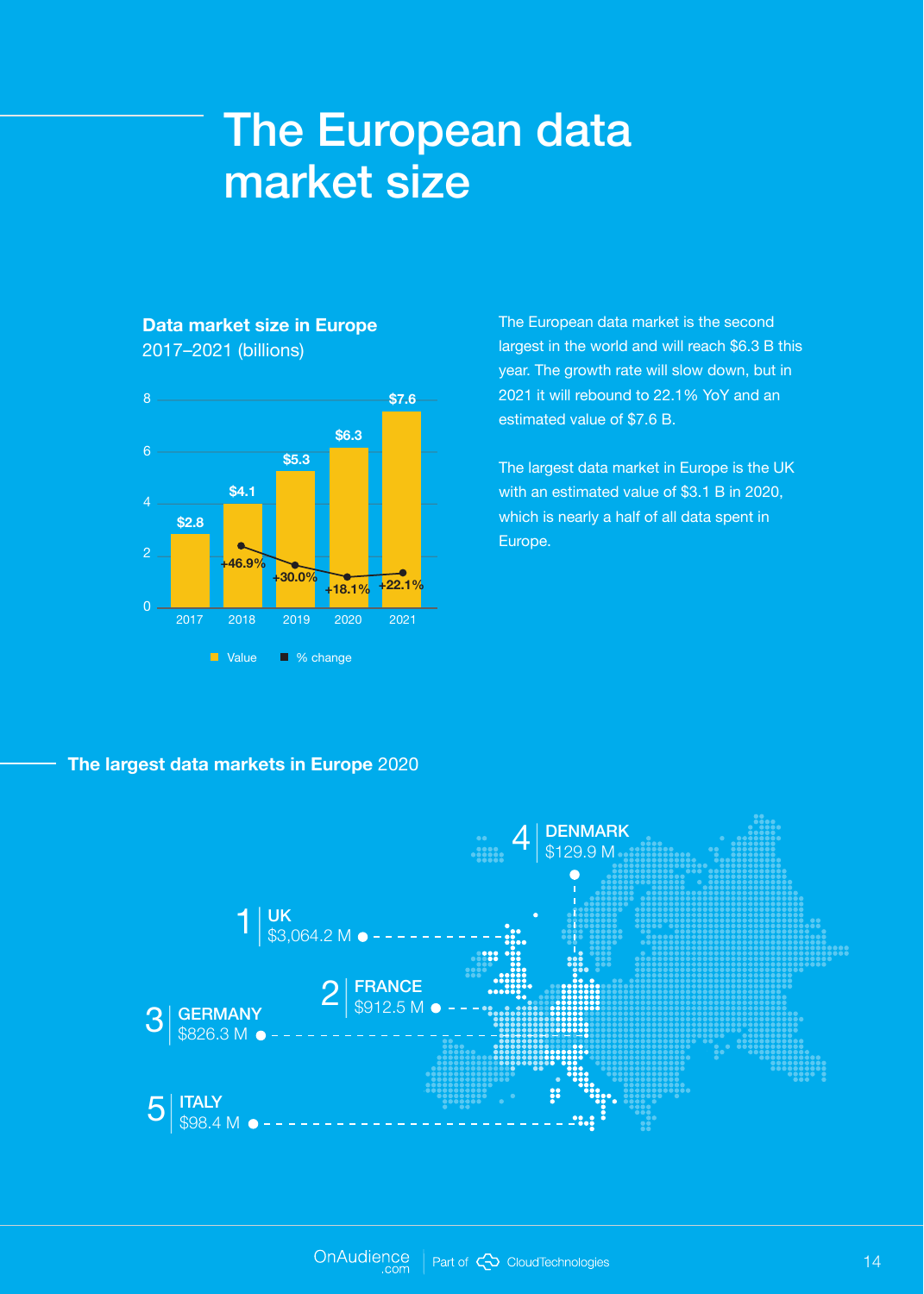## The largest data markets in Europe 2017–2021



#### **Data market size in France** 2017–2021 (millions)



#### **Data market size in Denmark** 2017–2021 (millions)



#### **Data market size in Germany** 2017–2021 (millions)



#### **Data market size in Italy**  2017–2021 (millions)

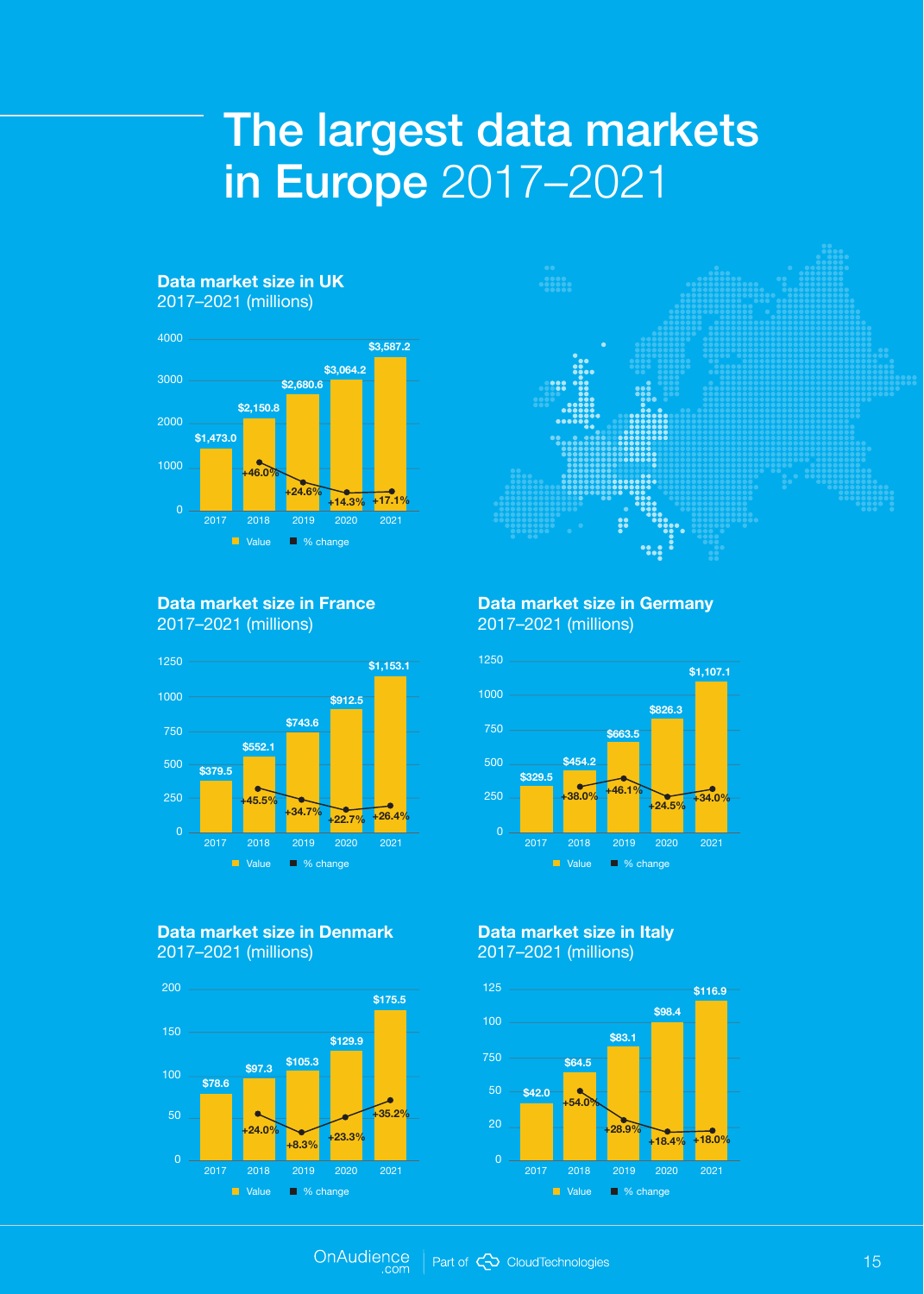## The largest programmatic markets in Europe 2020



#### **The largest programmatic markets in Europe 2017–2021**

|                | 2017      | 2018      |               | 2019      |               | 2020      |                | 2021      |        |
|----------------|-----------|-----------|---------------|-----------|---------------|-----------|----------------|-----------|--------|
| Country        | Value     | Value     | <b>Change</b> | Value     | <b>Change</b> | Value     | Change         | Value     | Change |
| <b>UK</b>      | \$4,660.7 | \$6,231.1 | 34.0%         | \$7,382.4 | 18.5%         | \$8,130.6 | $10.1\%$<br>л, | \$9,285.7 | 14.2%  |
| <b>France</b>  | \$1,324.4 | \$1,820.3 | 37.4%         | \$2,267.3 | 24.6%         | \$2,612.8 | 15.2%          | \$3,123.5 | 19.5%  |
| <b>Germany</b> | \$1,454.3 | \$1,778.1 | 22.0%         | \$2,261.8 | 27.2%         | \$2,555.3 | 13.0%          | \$3,086.0 | 20.8%  |
| <b>Italy</b>   | \$392.9   | \$521.0   | 33.0%         | \$615.5   | 18.1%         | \$678.3   | 10.2%          | \$769.9   | 13.5%  |
| <b>Spain</b>   | \$175.9   | \$300.1   | 71.0%         | \$353.8   | 17.9%         | \$400.3   | 13.1%          | \$479.2   | 19.7%  |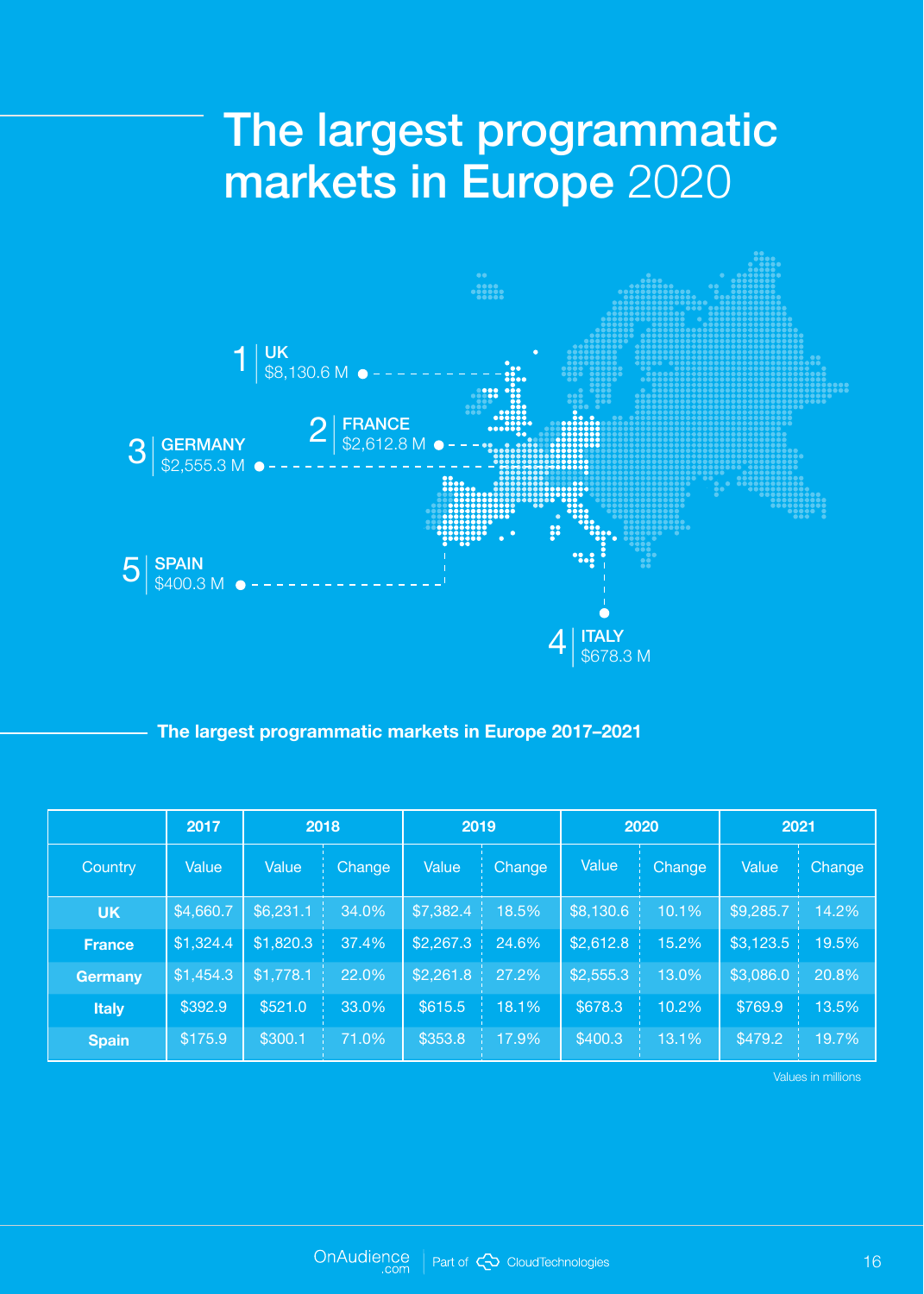# **Global data spend**

2017–2021

OnAudience | Part of <>>
CloudTechnologies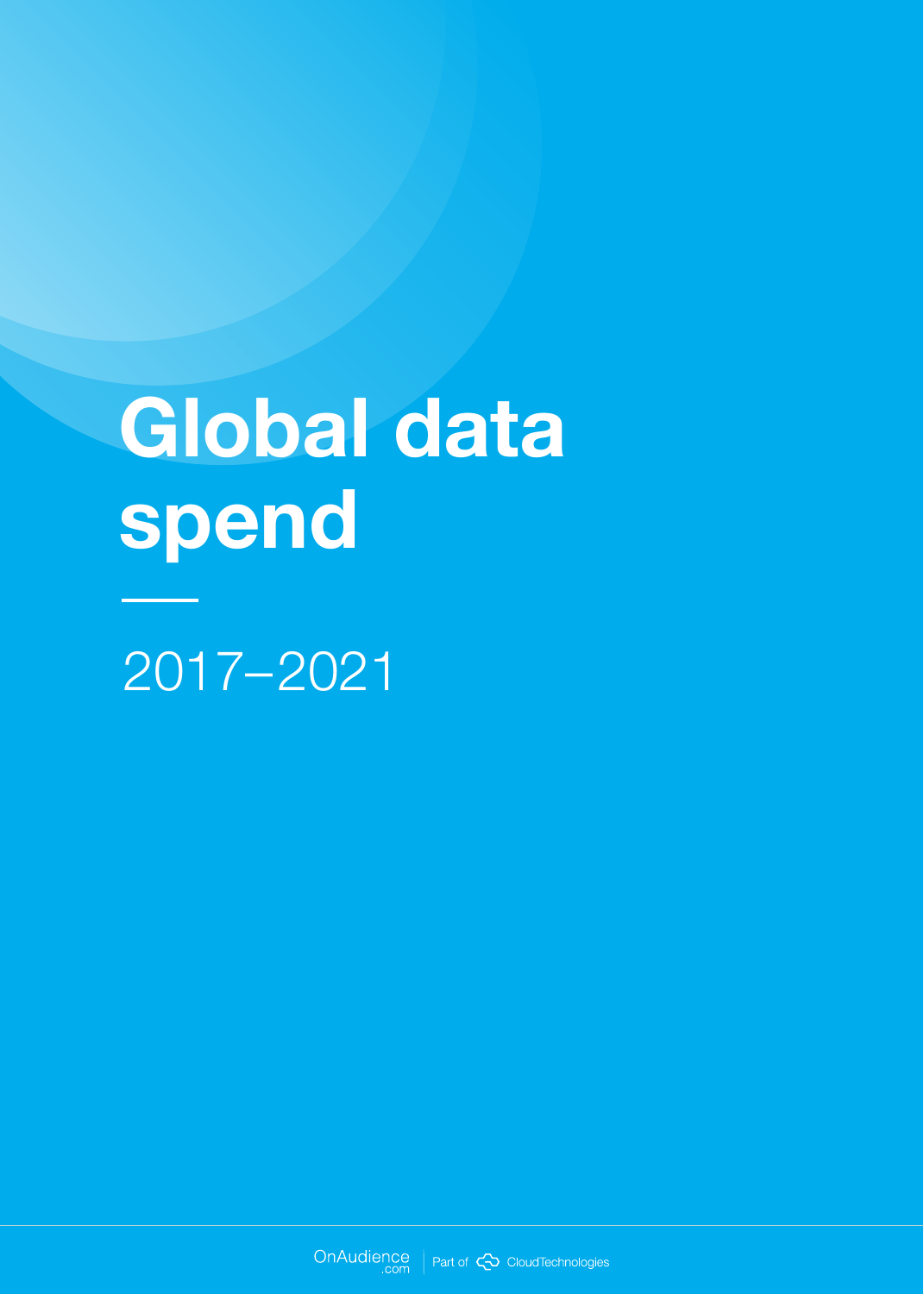#### **Global data spend** 2017–2021

|                       | 2017       | 2018       |         | 2019       |        | 2020       |         | 2021       |        |
|-----------------------|------------|------------|---------|------------|--------|------------|---------|------------|--------|
| Country               | Value      | Value      | Change  | Value      | Change | Value      | Change  | Value      | Change |
| <b>Australia</b>      | \$97.0     | \$259.7    | 167.6%  | \$347.4    | 33.8%  | \$482.2    | 38.8%   | \$639.5    | 32.6%  |
| Austria               | \$8.5      | \$12.4     | 45.2%   | \$17.4     | 41.1%  | \$22.4     | 28.5%   | \$29.5     | 31.8%  |
| <b>Bulgaria</b>       | \$0.1      | \$0.1      | $-8.1%$ | \$0.1      | 112.5% | \$0.2      | 55.3%   | \$0.3      | 58.1%  |
| Canada                | \$468.0    | \$605.1    | 29.3%   | \$721.4    | 19.2%  | \$824.6    | 14.3%   | \$1,021.2  | 23.8%  |
| China                 | \$1,749.3  | \$2,772.4  | 58.5%   | \$4,081.7  | 47.2%  | \$5,399.7  | 32.3%   | \$7,295.1  | 35.1%  |
| Colombia              | \$0.1      | \$0.1      | 48.9%   | \$0.1      | 11.1%  | \$0.2      | 66.1%   | \$0.3      | 38.2%  |
| <b>Denmark</b>        | \$78.6     | \$97.3     | 23.8%   | \$105.3    | 8.3%   | \$129.9    | 23.3%   | \$175.5    | 35.2%  |
| <b>Finland</b>        | \$13.7     | \$29.7     | 116.5%  | \$45.4     | 53.1%  | \$68.5     | 50.7%   | \$81.3     | 18.8%  |
| <b>France</b>         | \$379.5    | \$552.1    | 45.5%   | \$743.6    | 34.7%  | \$912.5    | 22.7%   | \$1,153.1  | 26.4%  |
| Germany               | \$329.5    | \$454.2    | 37.8%   | \$663.5    | 46.1%  | \$826.3    | 24.5%   | \$1,107.1  | 34.0%  |
| <b>Hungary</b>        | \$0.2      | \$0.3      | 77.5%   | \$0.5      | 82.1%  | \$0.9      | 80.4%   | \$1.7      | 91.6%  |
| India                 | \$4.6      | \$6.8      | 48.9%   | \$12.1     | 78.3%  | \$27.7     | 129.0%  | \$58.5     | 111.5% |
| <b>Italy</b>          | \$42.0     | \$64.5     | 53.7%   | \$83.1     | 28.9%  | \$98.4     | 18.4%   | \$116.9    | 18.8%  |
| <b>Netherlands</b>    | \$48.2     | \$55.2     | 14.5%   | \$62.4     | 13.0%  | \$64.0     | 2.5%    | \$70.3     | 9.9%   |
| <b>New Zealand</b>    | \$6.9      | \$12.8     | 86.5%   | \$17.6     | 36.9%  | \$20.6     | 17.3%   | \$27.2     | 31.8%  |
| Norway                | \$7.3      | \$8.3      | 14.8%   | \$10.8     | 29.2%  | \$11.9     | 10.8%   | \$16.0     | 34.4%  |
| Poland                | \$14.0     | \$20.3     | 44.4%   | \$27.4     | 35.0%  | \$32.1     | 17.5%   | \$39.3     | 22.4%  |
| Romania               | \$1.1      | \$1.4      | 26.4%   | \$4.0      | 182.4% | \$4.0      | 0.7%    | \$4.1      | 2.7%   |
| <b>Russia</b>         | \$120.2    | \$191.0    | 58.9%   | \$268.4    | 40.5%  | \$332.8    | 24.0%   | \$405.1    | 21.7%  |
| Serbia                | \$2.3      | \$4.1      | 76.6%   | \$5.3      | 28.5%  | \$6.3      | 19.1%   | \$7.7      | 22.4%  |
| Slovakia              | \$0.7      | \$1.3      | 84.9%   | \$2.7      | 101.1% | \$3.5      | 32.0%   | \$4.5      | 28.1%  |
| Spain                 | \$14.3     | \$35.2     | 147.2%  | \$45.2     | 28.2%  | \$55.9     | 23.6%   | \$72.3     | 29.5%  |
| Sweden                | \$33.7     | \$45.8     | 35.9%   | \$72.1     | 57.6%  | \$88.6     | 22.8%   | \$101.2    | 14.2%  |
| <b>Swtitzerland</b>   | \$6.2      | \$19.0     | 207.9%  | \$32.8     | 73.1%  | \$46.8     | 42.7%   | \$64.8     | 38.5%  |
| <b>Turkey</b>         | \$22.5     | \$69.8     | 210.5%  | \$85.6     | 22.7%  | \$85.2     | $-0.5%$ | \$111.2    | 30.5%  |
| <b>United Kingdom</b> | \$1,473.0  | \$2,150.8  | 46.0%   | \$2,680.6  | 24.6%  | \$3,064.2  | 14.3%   | \$3,587.2  | 17.1%  |
| <b>USA</b>            | \$12,297.1 | \$16,633.2 | 35.3%   | \$21,225.1 | 27.6%  | \$24,665.9 | 16.2%   | \$30,606.1 | 24.1%  |
| <b>GLOBAL</b>         | \$18,909.9 | \$26,499.9 | 40.1%   | \$34,611.6 | 30.6%  | \$41,400.9 | 19.6%   | \$52,257.0 | 26.2%  |

Values in millions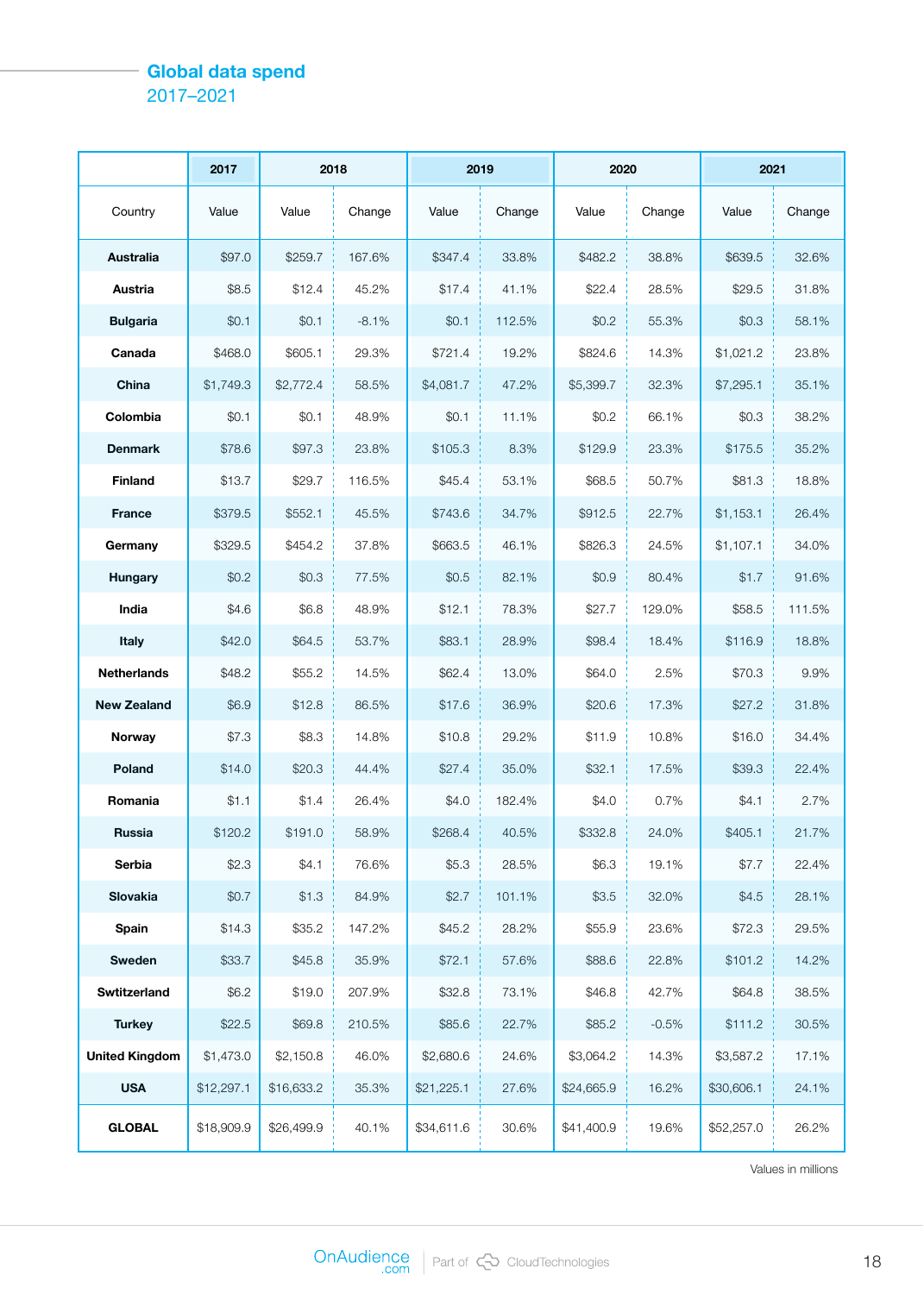# **Global programmatic ad spend**

2017–2021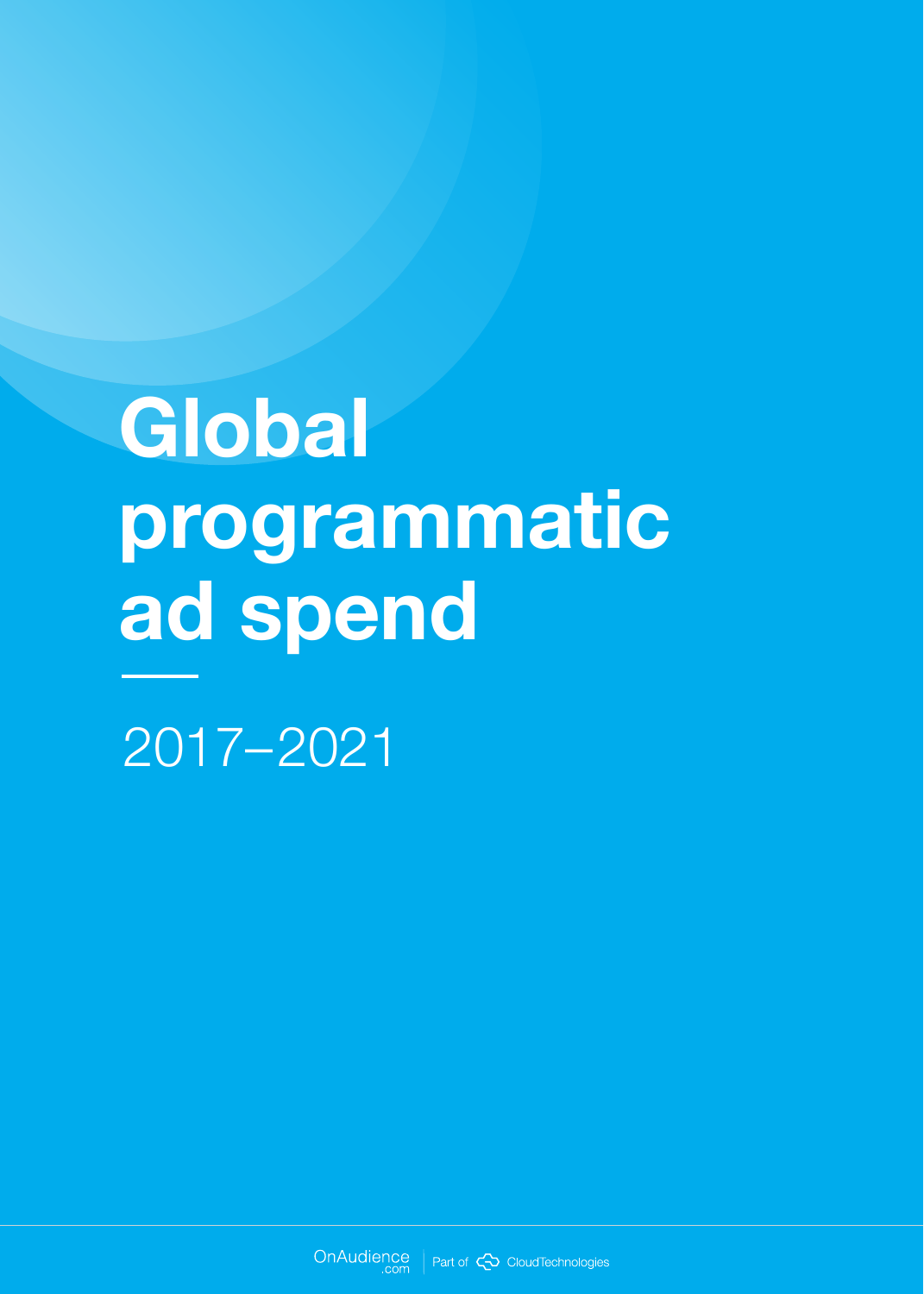#### **Global programmatic ad spend** 2017–2021

|                       | 2017       | 2018       |         | 2019        |        | 2020        |        | 2021        |        |
|-----------------------|------------|------------|---------|-------------|--------|-------------|--------|-------------|--------|
| Country               | Value      | Value      | Change  | Value       | Change | Value       | Change | Value       | Change |
| <b>Australia</b>      | \$733.4    | \$1,280.7  | 74.6%   | \$1,539.3   | 20.2%  | \$1,811.9   | 17.7%  | \$2,142.1   | 18.2%  |
| Austria               | \$82.8     | \$106.0    | 28.0%   | \$128.6     | 21.3%  | \$146.6     | 14.0%  | \$174.0     | 18.7%  |
| <b>Bulgaria</b>       | \$1.9      | \$1.9      | $-0.4%$ | \$2.9       | 54.9%  | \$3.7       | 26.1%  | \$4.8       | 30.5%  |
| Canada                | \$1,677.3  | \$2,072.7  | 23.6%   | \$2,375.0   | 14.6%  | \$2,593.2   | 9.2%   | \$2,999.5   | 15.7%  |
| China                 | \$10,709.5 | \$15,168.8 | 41.6%   | \$19,672.5  | 29.7%  | \$23,429.2  | 19.1%  | \$28,787.3  | 22.9%  |
| Colombia              | \$4.8      | \$6.4      | 33.4%   | \$7.1       | 11.6%  | \$9.3       | 30.1%  | \$11.3      | 22.1%  |
| <b>Denmark</b>        | \$274.9    | \$320.2    | 16.5%   | \$341.6     | 6.7%   | \$380.9     | 11.5%  | \$460.0     | 20.8%  |
| <b>Finland</b>        | \$95.6     | \$152.3    | 59.4%   | \$201.0     | 32.0%  | \$253.8     | 26.3%  | \$293.0     | 15.4%  |
| <b>France</b>         | \$1,324.4  | \$1,820.3  | 37.4%   | \$2,267.3   | 24.6%  | \$2,612.8   | 15.2%  | \$3,123.5   | 19.5%  |
| Germany               | \$1,454.3  | \$1,778.1  | 22.3%   | \$2,261.8   | 27.2%  | \$2,555.3   | 13.0%  | \$3,086.0   | 20.8%  |
| Hungary               | \$6.9      | \$9.9      | 42.9%   | \$14.2      | 43.6%  | \$19.4      | 37.1%  | \$28.2      | 45.3%  |
| India                 | \$87.1     | \$121.4    | 39.4%   | \$185.2     | 52.6%  | \$303.0     | 63.6%  | \$473.3     | 56.2%  |
| Italy                 | \$392.9    | \$521.0    | 32.6%   | \$615.5     | 18.1%  | \$678.3     | 10.2%  | \$769.9     | 13.5%  |
| <b>Netherlands</b>    | \$307.2    | \$339.5    | 10.5%   | \$372.8     | 9.8%   | \$375.0     | 0.6%   | \$403.9     | 7.7%   |
| New Zealand           | \$55.4     | \$79.1     | 42.7%   | \$96.1      | 21.5%  | \$104.9     | 9.1%   | \$124.5     | 18.7%  |
| Norway                | \$89.4     | \$104.1    | 16.5%   | \$123.4     | 18.5%  | \$132.2     | 7.1%   | \$160.3     | 21.3%  |
| Poland                | \$126.0    | \$162.5    | 29.0%   | \$195.7     | 20.4%  | \$216.2     | 10.4%  | \$250.1     | 15.7%  |
| Romania               | \$10.3     | \$12.5     | 22.1%   | \$22.8      | 82.4%  | \$23.6      | 3.3%   | \$25.4      | 7.7%   |
| <b>Russia</b>         | \$547.1    | \$757.1    | 38.4%   | \$962.7     | 27.2%  | \$1,103.5   | 14.6%  | \$1,288.8   | 16.8%  |
| Serbia                | \$11.9     | \$17.6     | 47.0%   | \$21.8      | 23.9%  | \$24.6      | 12.9%  | \$29.0      | 18.1%  |
| Slovakia              | \$12.7     | \$18.0     | 42.0%   | \$26.1      | 45.2%  | \$29.8      | 14.0%  | \$34.6      | 16.1%  |
| <b>Spain</b>          | \$175.9    | \$300.1    | 70.6%   | \$353.8     | 17.9%  | \$400.3     | 13.1%  | \$479.2     | 19.7%  |
| Sweden                | \$226.3    | \$277.7    | 22.7%   | \$359.8     | 29.6%  | \$399.3     | 11.0%  | \$444.6     | 11.3%  |
| Swtitzerland          | \$58.1     | \$104.0    | 79.0%   | \$143.0     | 37.5%  | \$173.0     | 21.0%  | \$211.9     | 22.5%  |
| <b>Turkey</b>         | \$134.9    | \$255.3    | 89.3%   | \$303.0     | 18.7%  | \$313.0     | 3.3%   | \$383.2     | 22.4%  |
| <b>United Kingdom</b> | \$4,660.7  | \$6,231.1  | 33.7%   | \$7,382.4   | 18.5%  | \$8,130.6   | 10.1%  | \$9,285.7   | 14.2%  |
| <b>USA</b>            | \$38,841.2 | \$50,907.2 | 31.1%   | \$62,356.5  | 22.5%  | \$70,035.6  | 12.3%  | \$83,311.7  | 19.0%  |
| <b>GLOBAL</b>         | \$68,203.4 | \$91,173.1 | 33.7%   | \$112,936.4 | 23.9%  | \$129,126.6 | 14.3%  | \$154,977.8 | 20.0%  |

Values in millions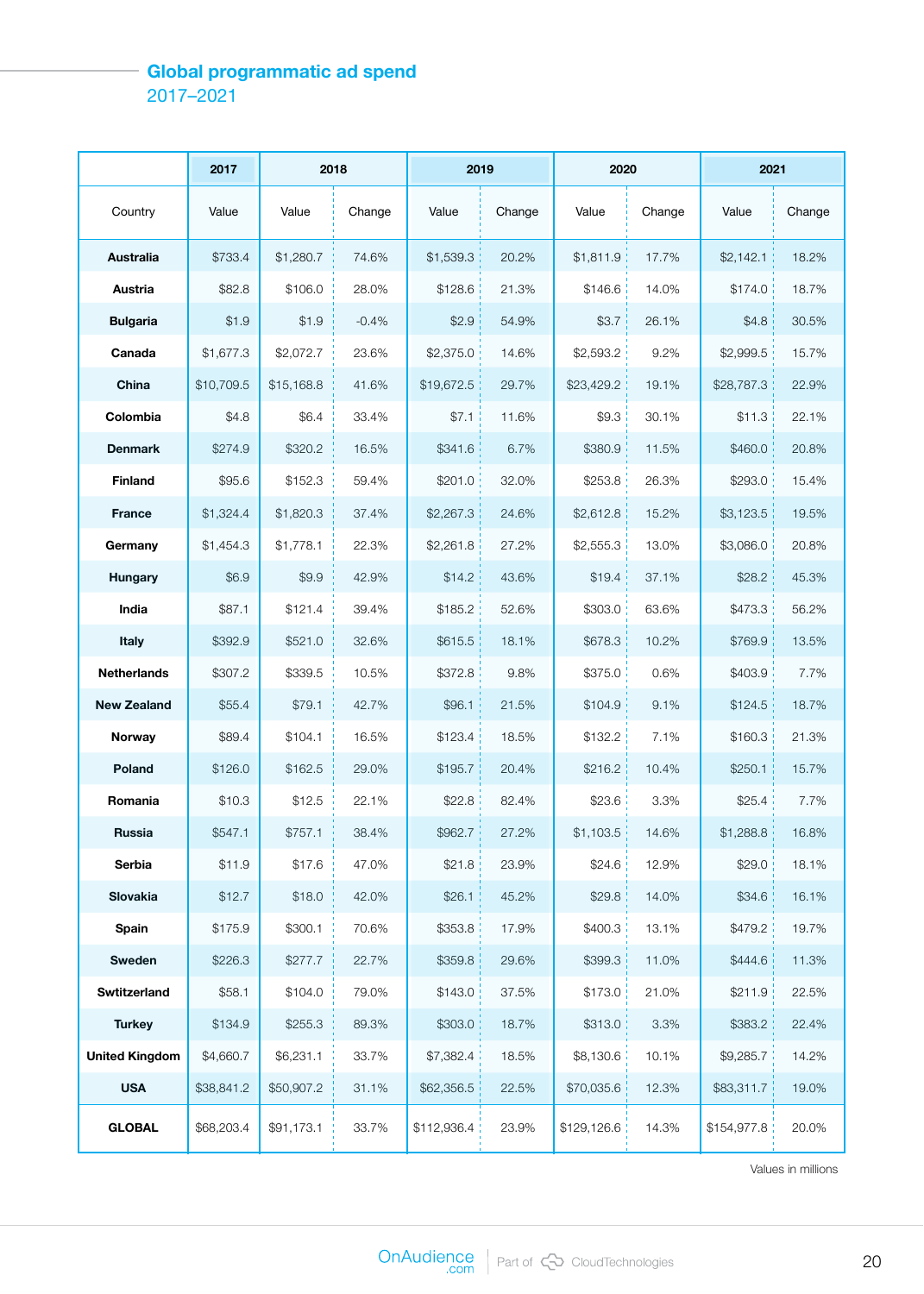# **Global display ad spend**

2017–2021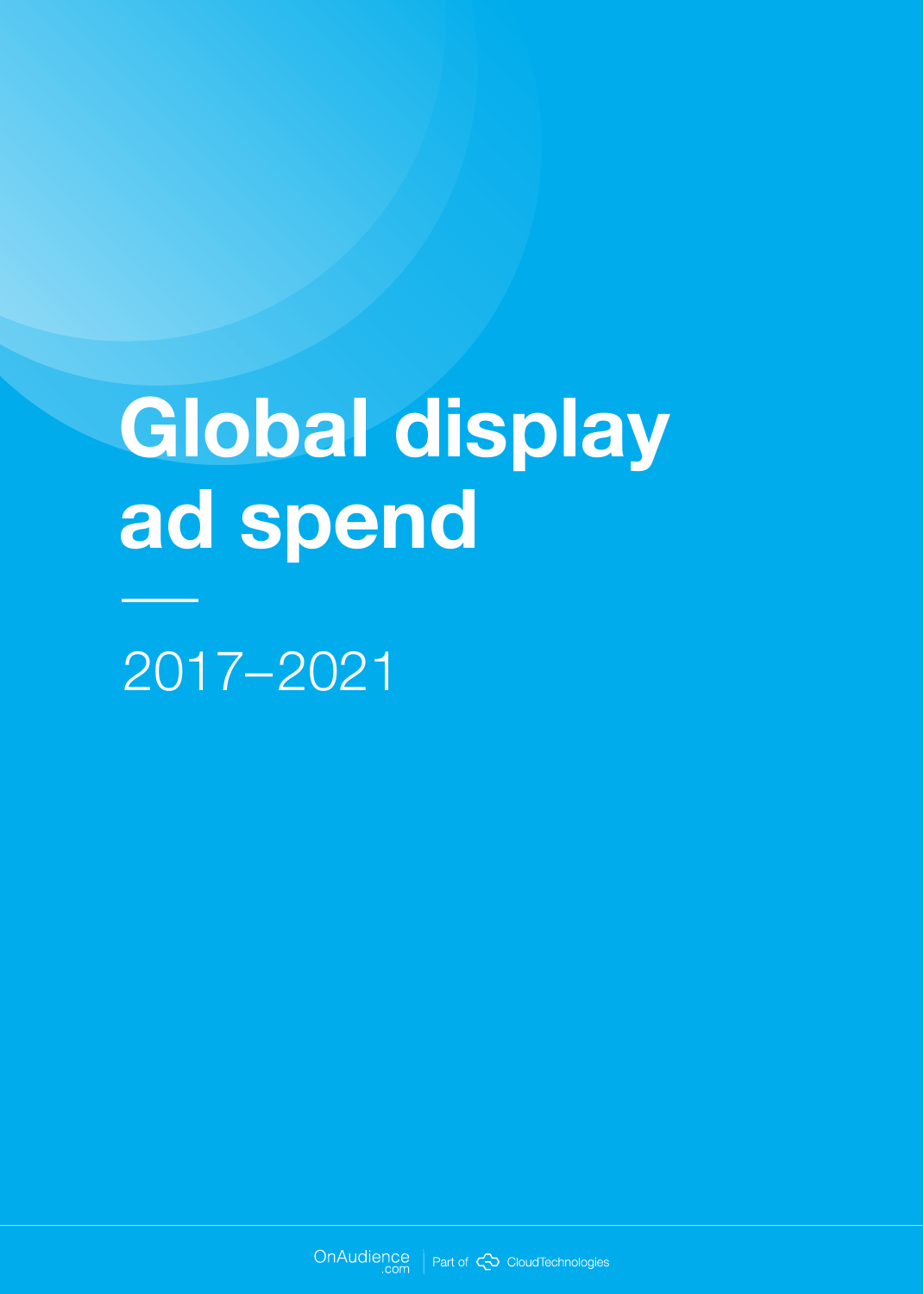#### **Global display ad spend** 2017–2021

|                       | 2017        | 2018        |        |             | 2019   |             | 2020    |             | 2021   |  |
|-----------------------|-------------|-------------|--------|-------------|--------|-------------|---------|-------------|--------|--|
| Country               | Value       | Value       | Change | Value       | Change | Value       | Change  | Value       | Change |  |
| <b>Australia</b>      | \$2,263.0   | \$2,560.5   | 13.1%  | \$2,798.5   | 9.3%   | \$2,828.6   | 1.1%    | \$3,060.0   | 8.2%   |  |
| Austria               | \$329.1     | \$368.7     | 12.0%  | \$389.2     | 5.6%   | \$399.0     | 2.5%    | \$437.3     | 9.6%   |  |
| <b>Bulgaria</b>       | \$24.8      | \$26.6      | 7.3%   | \$30.4      | 14.4%  | \$31.6      | 3.8%    | \$34.9      | 10.5%  |  |
| Canada                | \$2,453.7   | \$2,878.3   | 17.3%  | \$3,208.0   | 11.5%  | \$3,388.3   | 5.6%    | \$3,757.6   | 10.9%  |  |
| China                 | \$26,764.0  | \$33,643.5  | 25.7%  | \$38,903.5  | 15.6%  | \$42,239.1  | 8.6%    | \$48,449.1  | 14.7%  |  |
| Colombia              | \$109.2     | \$129.7     | 18.7%  | \$147.1     | 13.5%  | \$151.9     | 3.2%    | \$168.2     | 10.8%  |  |
| <b>Denmark</b>        | \$392.4     | \$427.3     | 8.9%   | \$454.4     | 6.4%   | \$464.2     | 2.1%    | \$514.3     | 10.8%  |  |
| <b>Finland</b>        | \$272.2     | \$317.1     | 16.5%  | \$365.0     | 15.1%  | \$391.0     | 7.1%    | \$450.2     | 15.1%  |  |
| <b>France</b>         | \$1,886.9   | \$2,433.0   | 28.9%  | \$2,836.6   | 16.6%  | \$3,108.4   | 9.6%    | \$3,608.6   | 16.1%  |  |
| Germany               | \$2,620.3   | \$2,822.0   | 7.7%   | \$3,163.5   | 12.1%  | \$3,283.6   | 3.8%    | \$3,668.7   | 11.7%  |  |
| Hungary               | \$125.4     | \$143.2     | 14.2%  | \$164.1     | 14.6%  | \$172.9     | 5.4%    | \$195.6     | 13.1%  |  |
| India                 | \$680.2     | \$880.7     | 29.5%  | \$1,164.0   | 32.2%  | \$1,378.4   | 18.4%   | \$1,632.5   | 18.4%  |  |
| <b>Italy</b>          | \$1,501.7   | \$1,706.6   | 13.6%  | \$1,870.5   | 9.6%   | \$1,943.1   | 3.9%    | \$2,163.4   | 11.3%  |  |
| <b>Netherlands</b>    | \$799.2     | \$846.2     | 5.9%   | \$913.9     | 8.0%   | \$913.6     | 0.0%    | \$989.8     | 8.3%   |  |
| <b>New Zealand</b>    | \$182.3     | \$197.8     | 8.5%   | \$215.9     | 9.2%   | \$221.8     | 2.8%    | \$243.3     | 9.7%   |  |
| Norway                | \$448.8     | \$526.8     | 17.4%  | \$580.0     | 10.1%  | \$607.9     | 4.8%    | \$682.7     | 12.3%  |  |
| Poland                | \$461.6     | \$528.2     | 14.4%  | \$574.5     | 8.8%   | \$604.2     | 5.2%    | \$677.8     | 12.2%  |  |
| Romania               | \$38.4      | \$45.1      | 17.3%  | \$53.7      | 19.2%  | \$57.7      | 7.3%    | \$66.9      | 16.0%  |  |
| Russia                | \$1,016.3   | \$1,216.7   | 19.7%  | \$1,417.1   | 16.5%  | \$1,520.2   | 7.3%    | \$1,748.6   | 15.0%  |  |
| Serbia                | \$24.9      | \$30.2      | 21.5%  | \$36.6      | 21.0%  | \$39.7      | 8.5%    | \$46.4      | 17.0%  |  |
| Slovakia              | \$91.9      | \$99.5      | 8.3%   | \$105.6     | 6.2%   | \$105.4     | $-0.2%$ | \$113.9     | 8.1%   |  |
| Spain                 | \$886.2     | \$1,035.9   | 16.9%  | \$1,136.3   | 9.7%   | \$1,191.8   | 4.9%    | \$1,354.1   | 13.6%  |  |
| Sweden                | \$620.9     | \$682.9     | 10.0%  | \$736.4     | 7.8%   | \$748.3     | 1.6%    | \$833.4     | 11.4%  |  |
| Swtitzerland          | \$223.8     | \$231.2     | 3.3%   | \$255.8     | 10.6%  | \$265.9     | 3.9%    | \$295.5     | 11.1%  |  |
| <b>Turkey</b>         | \$330.2     | \$378.5     | 14.6%  | \$440.1     | 16.3%  | \$478.1     | 8.6%    | \$563.3     | 17.8%  |  |
| <b>United Kingdom</b> | \$6,019.7   | \$7,318.0   | 21.6%  | \$8,342.1   | 14.0%  | \$8,964.1   | 7.5%    | \$10,251.4  | 14.4%  |  |
| <b>USA</b>            | \$50,079.5  | \$63,159.9  | 26.1%  | \$75,166.9  | 19.0%  | \$82,625.3  | 9.9%    | \$96,720.3  | 17.1%  |  |
| <b>GLOBAL</b>         | \$111,414.3 | \$138,140.3 | 24.0%  | \$161,873.3 | 17.2%  | \$177,183.6 | 9.5%    | \$206,087.1 | 16.3%  |  |

Values in millions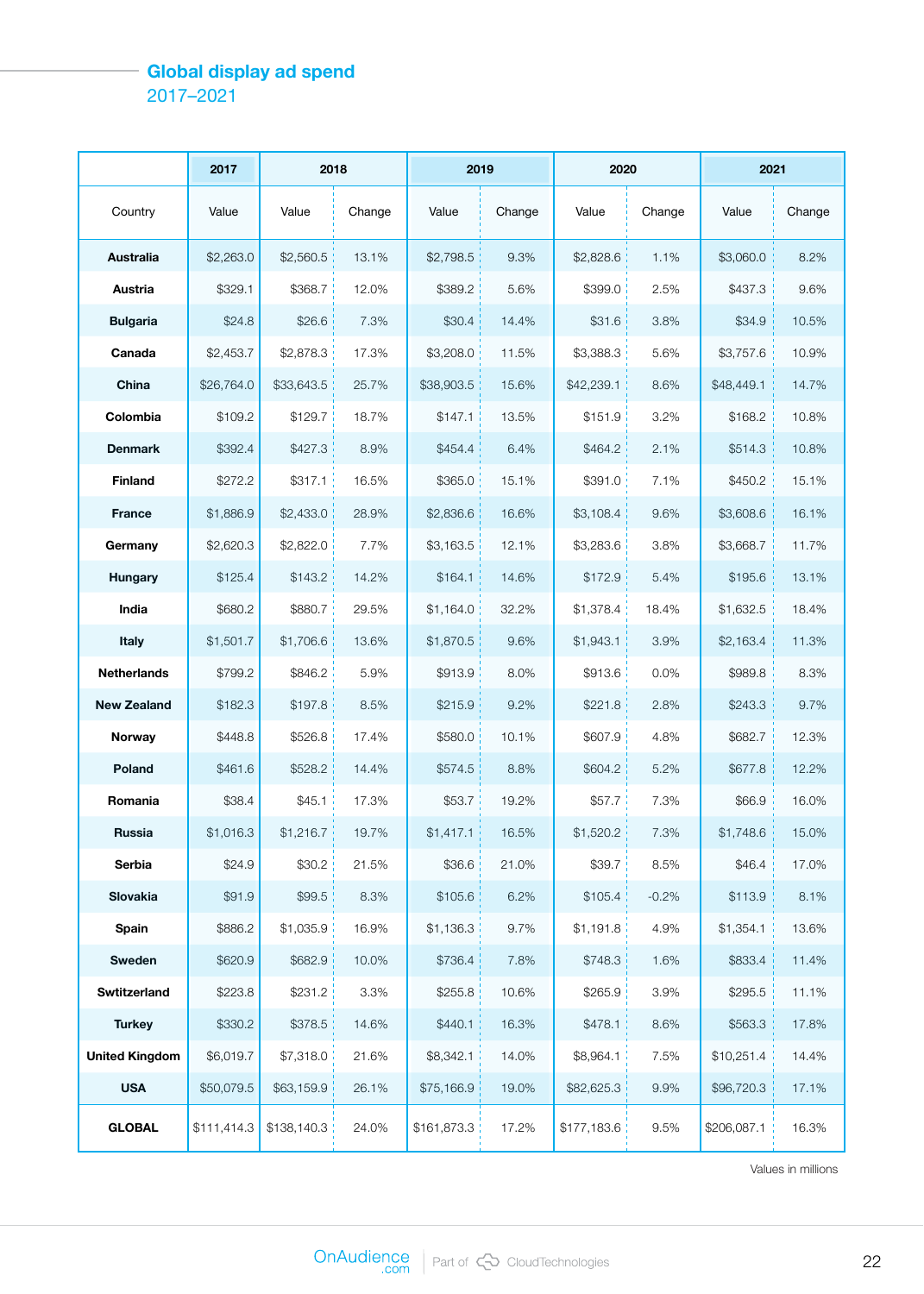## **Methodology** and sources

### Methodology

The programmatic spend

In the "Global Data Market Size" report we analyzed data from the world's most important markets that generates about 90% of the global programmatic ad spend. We made estimates of market value for which there was available independent data about the online advertising industry. We also used our own data, know-how, and we based our activities on many years of business experience. Our statistical model includes digital ad spend, programmatic market share, and data usage. It also takes into account the dynamics of the specific markets and includes forecasts of values for the future periods.

In this report, the programmatic market is treated as a part of the display ad market (not including video etc.), which is a part of the whole digital ad market. We treat the programmatic market widely, so it includes various models of automated media buying (including RTB and non-RTB).

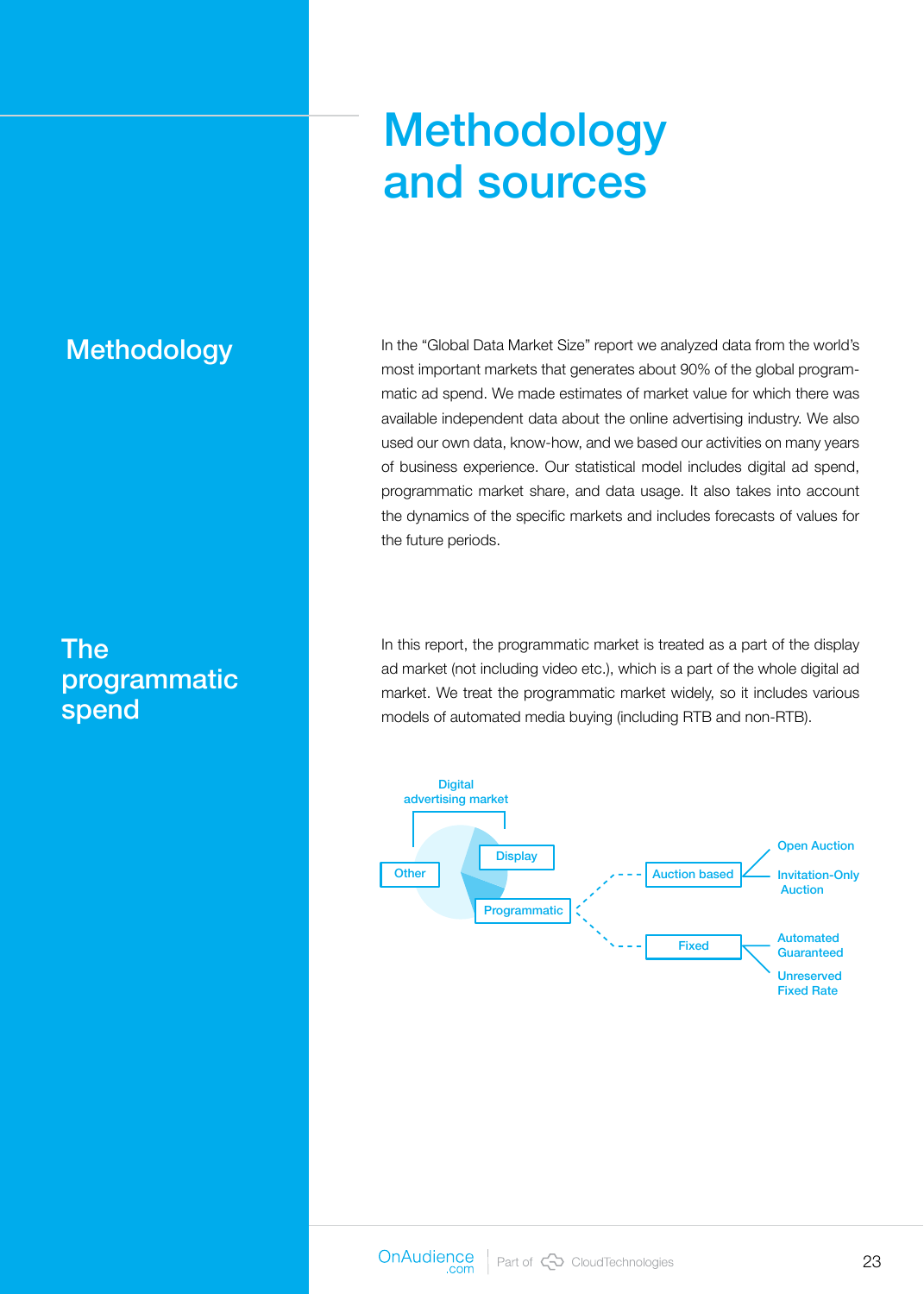## Methodology and sources

Our estimation of data market values includes spend for data that is mainly used for targeting audiences in programmatic advertising. It contains spend for the 1st, 2nd, and 3rd party data as well as costs of processing data (including the costs of DMPs).



### Global data spend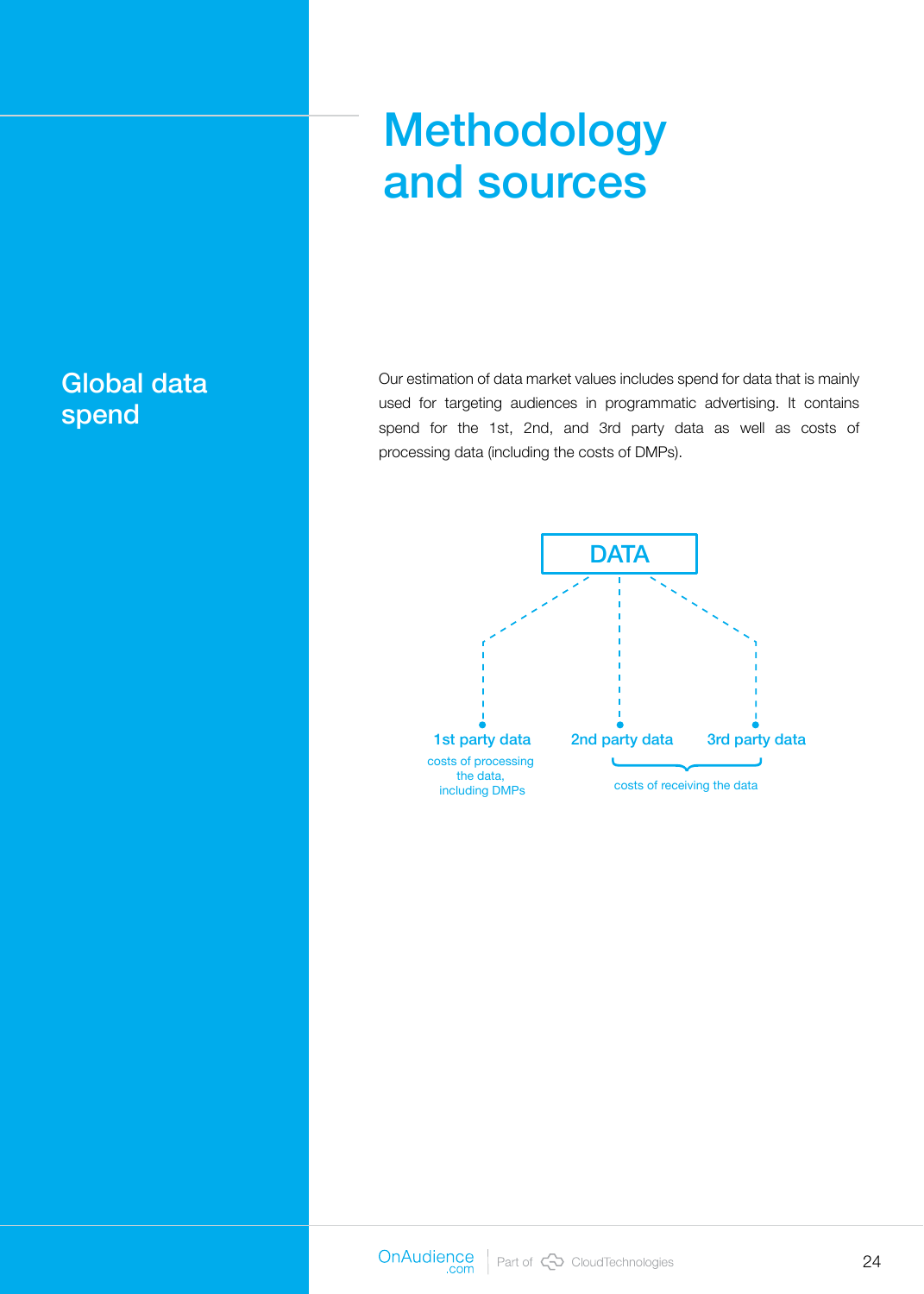## About OnAudience.com

Big Data tools and services for digital marketing

OnAudience.com successfully converts Big Data into revenues for advertisers and publishers, offering services and products that effectively enrich and monetize data.

Our company provides over 50 billion anonymous user profiles (the number of profiles is calculated as the product of the total amount of unique users and segments to which they were assigned) from over 200 markets globally, which are mostly used for targeting the right audiences in programmatic campaigns.

Anonymous data collected and processed by OnAudience.com enables marketers and firms to run personalized online campaigns and develop Business Intelligence solutions (Data Enrichment).

We are a part of the Cloud Technologies Group which specializes in Big Data Marketing and provides solutions for data monetization. The company has unique competencies in optimizing online campaigns based on automated media buying (Programmatic Buying, Real-Time Bidding).

Cloud Technologies is one of the world's biggest data tech companies that delivers solutions for businesses and the digital advertising industry. It develops and provides tech stack based on AI algorithms for all companies from its capital group.

Cloud Technologies is the fastest growing tech company in Europe, according to Deloitte Technology Fast 500 EMEA, Deloitte Technology Fast 50 CE and Financial Times 1000: Europe's Fastest Growing Companies.



EY Entrepreneur<br>Of The Year

**Cloud Technologies Group** 

500 2017 EMEA

**50 ZO17 CENTRAL EUROPE** 

**Q** NEW CONNECT